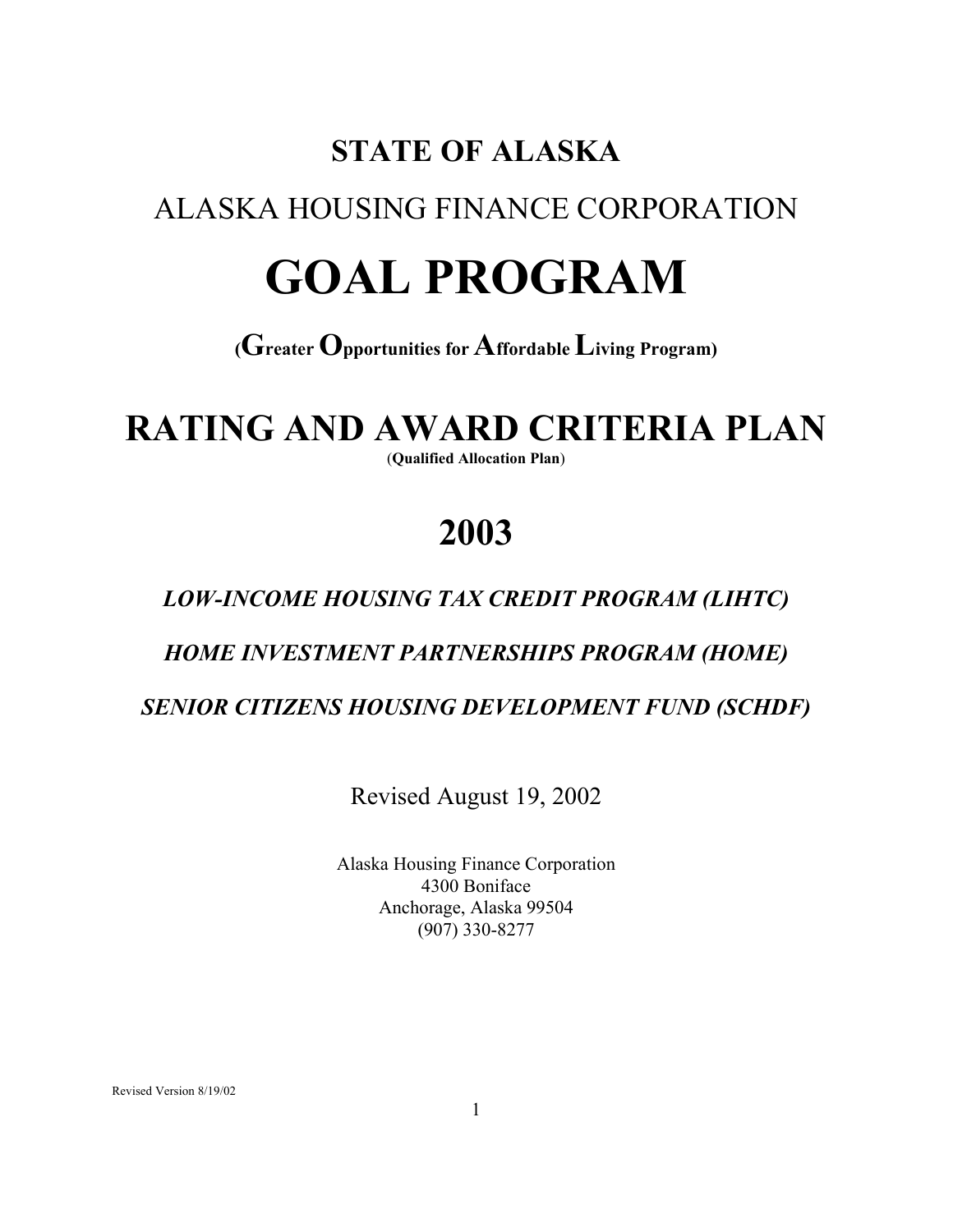#### **TABLE OF CONTENTS**

| I.                 |                                                                                          |  |
|--------------------|------------------------------------------------------------------------------------------|--|
|                    |                                                                                          |  |
|                    |                                                                                          |  |
| II.                |                                                                                          |  |
| Ш.                 |                                                                                          |  |
| IV.                |                                                                                          |  |
|                    |                                                                                          |  |
|                    |                                                                                          |  |
|                    |                                                                                          |  |
| V.                 |                                                                                          |  |
|                    |                                                                                          |  |
|                    |                                                                                          |  |
| И.                 |                                                                                          |  |
| VII.               |                                                                                          |  |
| VIII.              |                                                                                          |  |
|                    | Project Serves The Lowest Income Tenants (Maximum 20 Points)  11<br>$A(1)$ .<br>$A(2)$ . |  |
|                    | $B(1)$ .<br>$B(2)$ .                                                                     |  |
| $\mathbf{C}$ .     | Community Revitalization Projects Located in a Qualified Census Tract (5 Points) 12      |  |
| D.                 |                                                                                          |  |
| Е.                 | Project Leveraging, including "Matching" Contributions (Maximum 20 Points) 13            |  |
| F.                 |                                                                                          |  |
| G.                 | Need for the Proposed Project in the Local Area (Maximum 20 Points) 15                   |  |
| Η.                 |                                                                                          |  |
| I.                 |                                                                                          |  |
| J.                 |                                                                                          |  |
| K.                 |                                                                                          |  |
| L.                 |                                                                                          |  |
| IX.                | PROJECT CHANGES AND NON-COMPLIANCE WITH RATING CRITERIA                                  |  |
| $\boldsymbol{X}$ . |                                                                                          |  |
| XI.                |                                                                                          |  |
|                    |                                                                                          |  |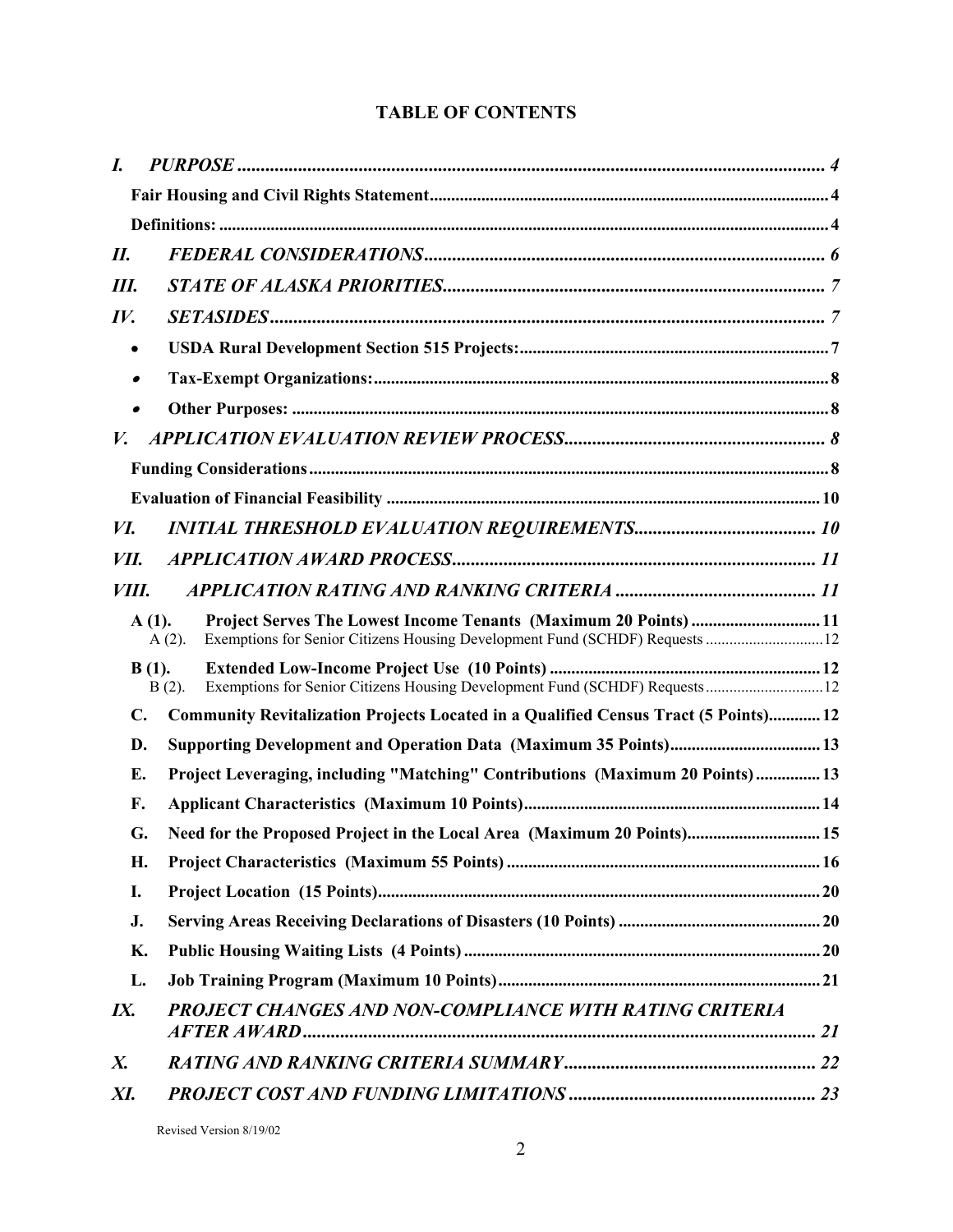| A.        | Total Development Costs Limits (HUD 221(d)(3 and 4) Limits for Alaska):  23                                             |  |
|-----------|-------------------------------------------------------------------------------------------------------------------------|--|
| <b>B.</b> |                                                                                                                         |  |
| C.        |                                                                                                                         |  |
| D.        |                                                                                                                         |  |
| Е.        |                                                                                                                         |  |
| F.        |                                                                                                                         |  |
| G.        |                                                                                                                         |  |
| Н.        |                                                                                                                         |  |
| I.        |                                                                                                                         |  |
| XII. -    | ALLOCATION OF TAX CREDITS TO PROJECTS FINANCED WITH TAX-<br><b>EXEMPT BONDS EXCEEDING 50% OF TOTAL PROJECT COSTS 25</b> |  |
| XIII.     |                                                                                                                         |  |
| XIV.      | <b>COMPLIANCE MONITORING PLAN FOR LIHTC PROJECTS 26</b>                                                                 |  |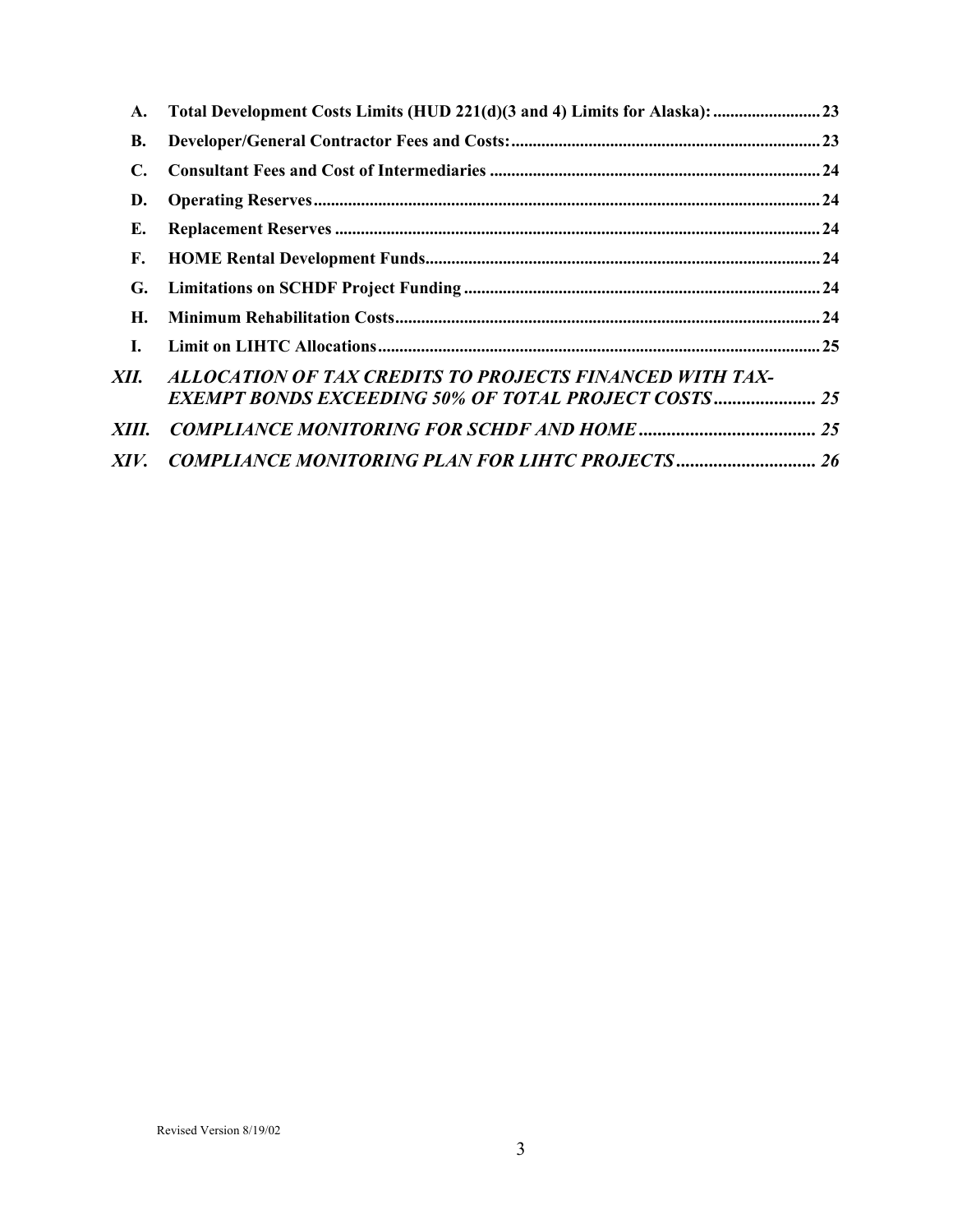#### **I. PURPOSE**

The rating and award criteria outlined herein has been prepared by the Alaska Housing Finance Corporation (AHFC) to establish the criteria which will be used to award Greater Opportunities for Affordable Living (GOAL) Program funds. This program contains three funding sources - Low-Income Housing Tax Credits (LIHTCs), Home Investment Partnership Program (HOME) funds, and Senior Citizen's Housing Development Fund (SCHDF) grants.

The rating and award criteria established herein, also referred to as the Qualified Allocation Plan, complies with the requirements of Title 26, U.S.C. Section 42 of the Internal Revenue Service Code, as amended ("Section 42").

It is AHFC's policy to encourage the responsible development of housing for seniors, lowerincome persons and families through the allocation of GOAL program funds. A separate policy and procedures manual for the GOAL program is available from AHFC.

Additionally, it is AHFC's policy to minimize the impact of the GOAL program on existing residents of buildings that will be acquired or rehabilitated, where relocation of existing residents will occur.

In determining the appropriate amount of GOAL program funds to be awarded, AHFC will consider the sources and availability of other funds, the reasonableness of development and operating costs, anticipated project operating revenue, and the expected proceeds from the sale of LIHTCs (if applicable).

#### Fair Housing and Civil Rights Statement

It is a requirement of receipt of any funding under the GOAL program that any owner/developer/borrower and any of its employees, agents or sub-contractors understands and agrees that it is the total responsibility of the owner to adhere to and comply with all Federal Civil Rights legislation inclusive of the Fair Housing Laws, Section 504 of the Rehabilitation Act of 1973, the Americans with Disabilities Act as well as any state or local Civil Rights legislation along with any required related codes and Laws. Should AHFC not specify any requirements, such as design, it is none the less the owners responsibility to be aware of and comply with all non-discrimination provisions relating to race, color religion, sex, handicap, familial status, national origin and any other classes protected in Alaska. This includes design requirements for construction and rehabilitation, Equal Opportunity in regard to marketing and tenant selection and reasonable accommodation and modification for those tenants covered under the law.

#### Definitions:

"accessible unit" – is a unit or property that is compliance with the design requirements for all multi-family properties covered under the Fair Housing Act Amendments of 1989. Generally refers to the egress into a unit and the ability of a person in a wheelchair to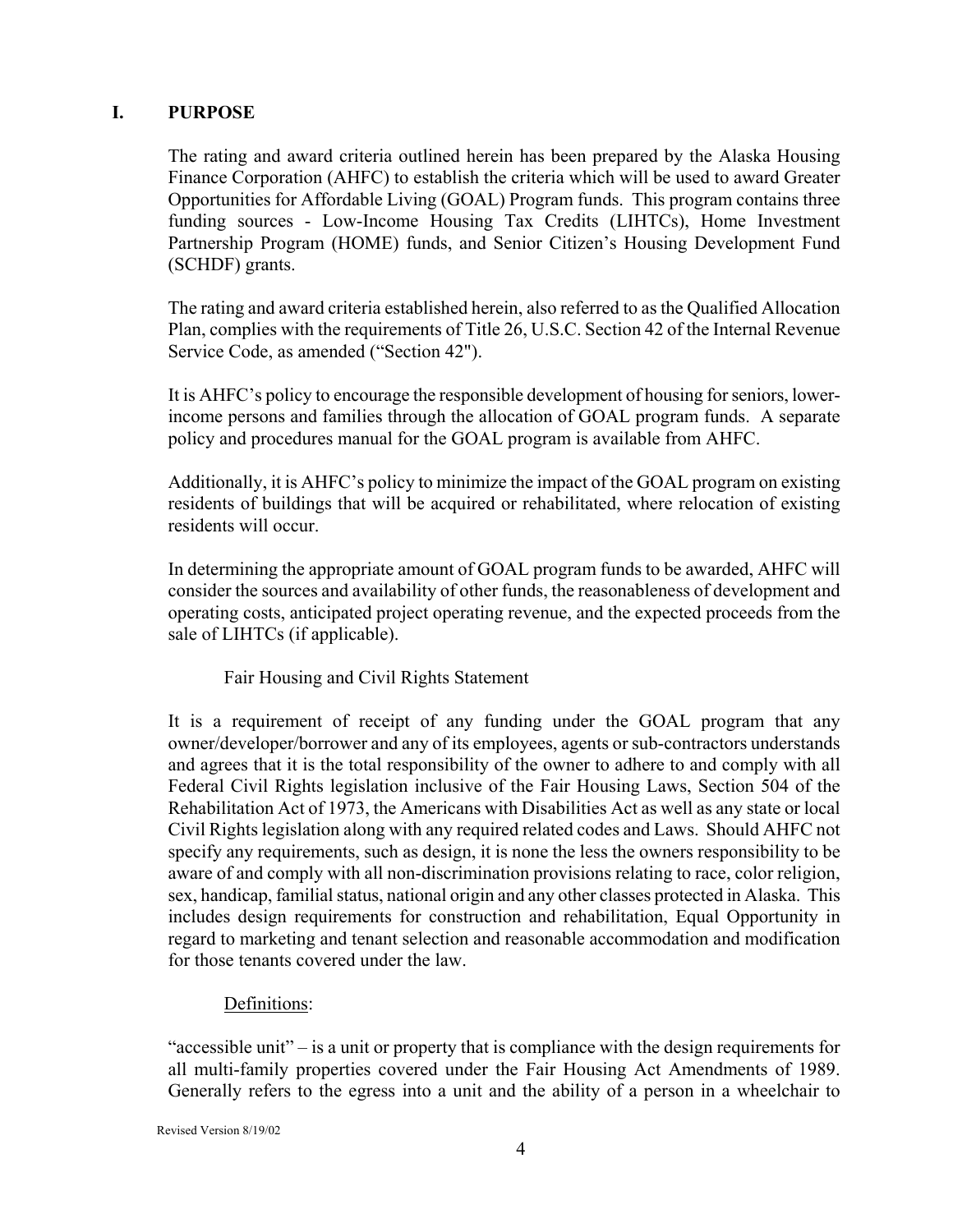maneuver within the unit.

"community revitalization plan" – a local comprehensive planning document that specifically includes community revitalization as a priority or defines community revitalization efforts that are consistent with that comprehensive document. If no comprehensive planning document is prepared in a community, then a letter from the chief executive officer of the local government attesting to a proposed project's role in achieving community revitalization will substitute.

"development proforma" – a listing of all of the costs associated with the development of a project and the sources of funds used to pay for the development.

"equipped" means all the requirements of an accessible unit have been satisfied plus the unit is equipped with grab bars, roll-under counters, bathrooms with roll-in or seated shower stalls or tubs, and other applicable equipment for persons with hearing or vision disabilities.

"GOAL" - Greater Opportunities for Affordable Living is the term used to describe the three funding programs (Low-Income Housing Tax Credits (LIHTCs), Home Investment Partnership Program (HOME) funds, and Senior Citizen<sup>th</sup>s Housing Development Fund (SCHDF)) that have been combined into one application process.

"Home Investment Partnerships Program (HOME)" – a program of the U.S. Department of Housing and Urban Development which provides grant funds administered by AHFC for the development of affordable low-moderate income housing.

"leverage" – sources of development cost funding that do not meet the federal definition of "match" under the HOME program (*i.e.* owner cash).

"Low-Income Housing Tax Credits (LIHTC)" – a program of the Internal Revenue Service operated by AHFC which provides federal tax credits to owners of low-moderate income affordable housing.

"match" – sources of funding for development costs that meet the federal definition under the HOME program (land donations, below market interest rate savings, etc.)

 "operating proforma" – a listing of all of the operating expenses (utilities, taxes, insurance, etc.) associated with managing and maintaining a rental property and a listing of the anticipated revenue to be obtained from the property.

"operating reserve" – an amount of money included as part of the development budget to be used as a cushion against unforeseen changes in operating expenses for a proejct in future years.

"Qualified Census Tract" – a federally designated area that has a relatively high cost of housing development relative to the income of the residents. Enables a LIHTC project located in this area to receive 30% more tax credit.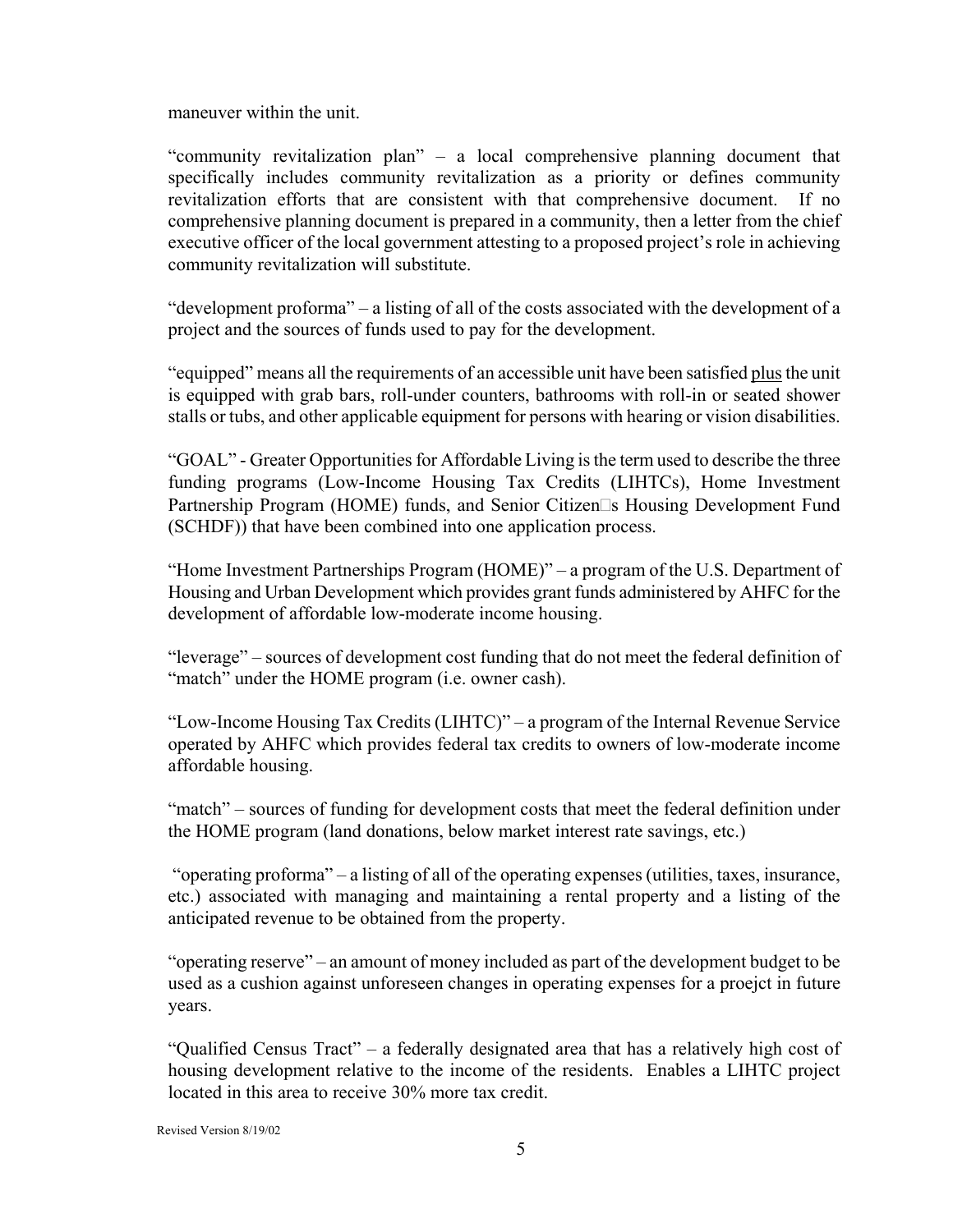"replacement reserve" – also known as a reserve for capital replacement. An amount of money used to pay for major capital expenses that occur during the life of the project, such as boiler replacement, roof repairs, appliance replacement, etc.

"Rural community" – defined under state statute as a community with a population of 6,500 or less that is not connected by road or rail to Anchorage or Fairbanks, or with a population of 1,600 or less that is connected by road or rail to Anchorage or Fairbanks and at least fifty (50) statute miles outside of Anchorage or twenty-five (25) statute miles outside of Fairbanks. In this definition, a connected by road's does not include a connection by the Alaska Marine Highway System.

"Senior Citizen's Housing Development Fund (SCHDF)" – an AHFC funded program through annual appropriations from the Alaska State Legislature. Program funds may be granted to not-for-profit organizations for senior housing that meets the state definition of "senior household."

"Special Needs Populations" – defined as senior households, households with persons with mental or physical disabilities, the homeless, and person earning less than 30% of the median income for their area.

"Senior Citizen" – for federally funded projects, households must meet the definition established in the Fair Housing Act Amendments of 1989. For the SCHDF program, the definition is 60 years of age or older.

"USDA- RD Section 515 program" – a federal program for low-income rental housing which provides low-interest financing and rental assistance to private for-profit or not-forprofit owners/developers.

"very-low income" – defined as families at or below 50% of the area median income adjusted for family size.

#### **II. FEDERAL CONSIDERATIONS**

26 U.S.C. Section 42 (IRS Code) establishes the following preferences for the LIHTC program:

- 1. Projects that serve the lowest income tenants;
- 2. Projects that are obligated to serve qualified tenants for the longest period of time.
- 3. Projects that are located in a qualified census tract (as defined in subsection  $42 \text{ (d)(5)(C)}$ ) and the development of which contributes to a concerted community revitalization plan.

26 U.S.C. Section 42 also requires that AHFC consider the following project characteristic factors in selecting applications that receive LIHTCs:

1. Project Location (rural versus urban; revitalization area, etc.);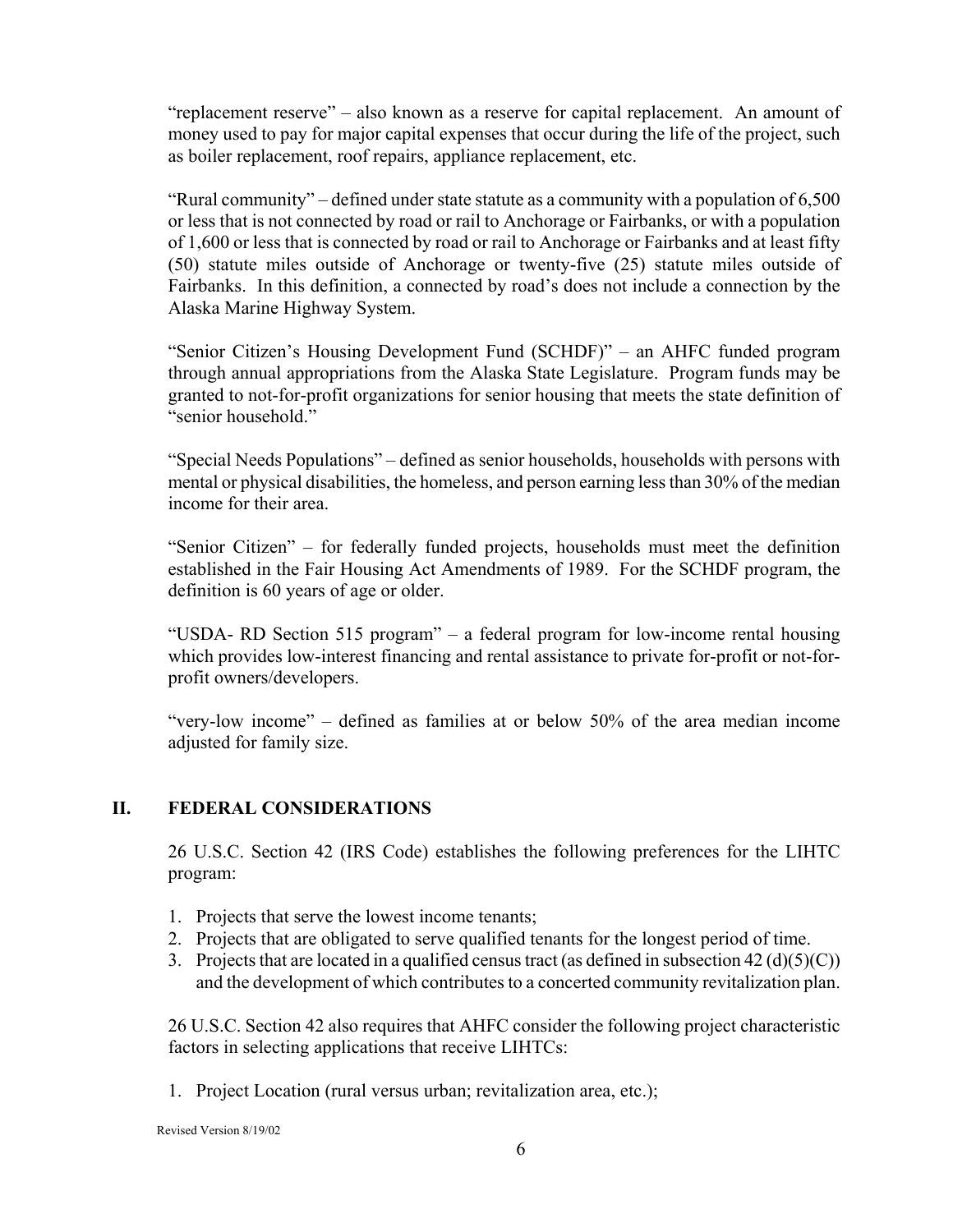- 2. Housing Needs Characteristics (demand and need for the project);
- 3. Project Characteristics, including whether the project includes the use of existing housing as a part of a community revitalization plan (accessible units; unit & project size; design features, etc.);
- 4. Sponsor (applicant) Characteristics (experience in developing, owning, managing);
- 5. Targeting of Individuals on Public Housing Waiting Lists (preferences);
- 6. Targeting of Special Needs Populations (preferences for defined special needs);
- 7. Tenant populations of households with children; and
- 8. Projects intended for eventual tenant ownership.

These priorities and additional criteria are consistent with the AHFC's corporate mission and the State of Alaska's Housing and Community Development Plan (HCD Plan). They are incorporated as priorities under the entire GOAL program, including HOME and SCHDF. AHFC will award points in the rating process to projects that commit to meeting these objectives.

#### **III. STATE OF ALASKA PRIORITIES**

State of Alaska priorities shall include projects that:

- 1. Have only the amount of subsidy necessary, over and above the amount of debt that can be supported, to make the project financially feasible (from both a developmental and operational viewpoint);
- 2. Leverage GOAL program funds with other funding sources, including those which qualify as "match" under 24 CFR part 92 of the HUD regulations;
- 3. Will be developed by applicants/sponsors who demonstrate the greatest capability to carry out the project;
- 4. Address the highest need for low-income housing in the local rental market;
- 5. Target "special needs populations" (i.e. senior citizens, persons who experience mental or physical disabilities, homeless persons, and families whose income does not exceed 30% of the area median income, adjusted for family size);
- 6. Include larger units (i.e., greater number of bedrooms) for families;
- 7. Are smaller in size (i.e., number of units);
- 8. Are located in "rural" communities, as defined by AHFC;
- 9. Are located in state declared disaster areas;
- 10. Provide meaningful training and employment opportunities for Alaskans.

AHFC will award points in the rating process to projects that address these priorities.

#### **IV. SETASIDES**

The award of GOAL program funds is subject to the following set-asides:

• USDA Rural Development Section 515 Projects: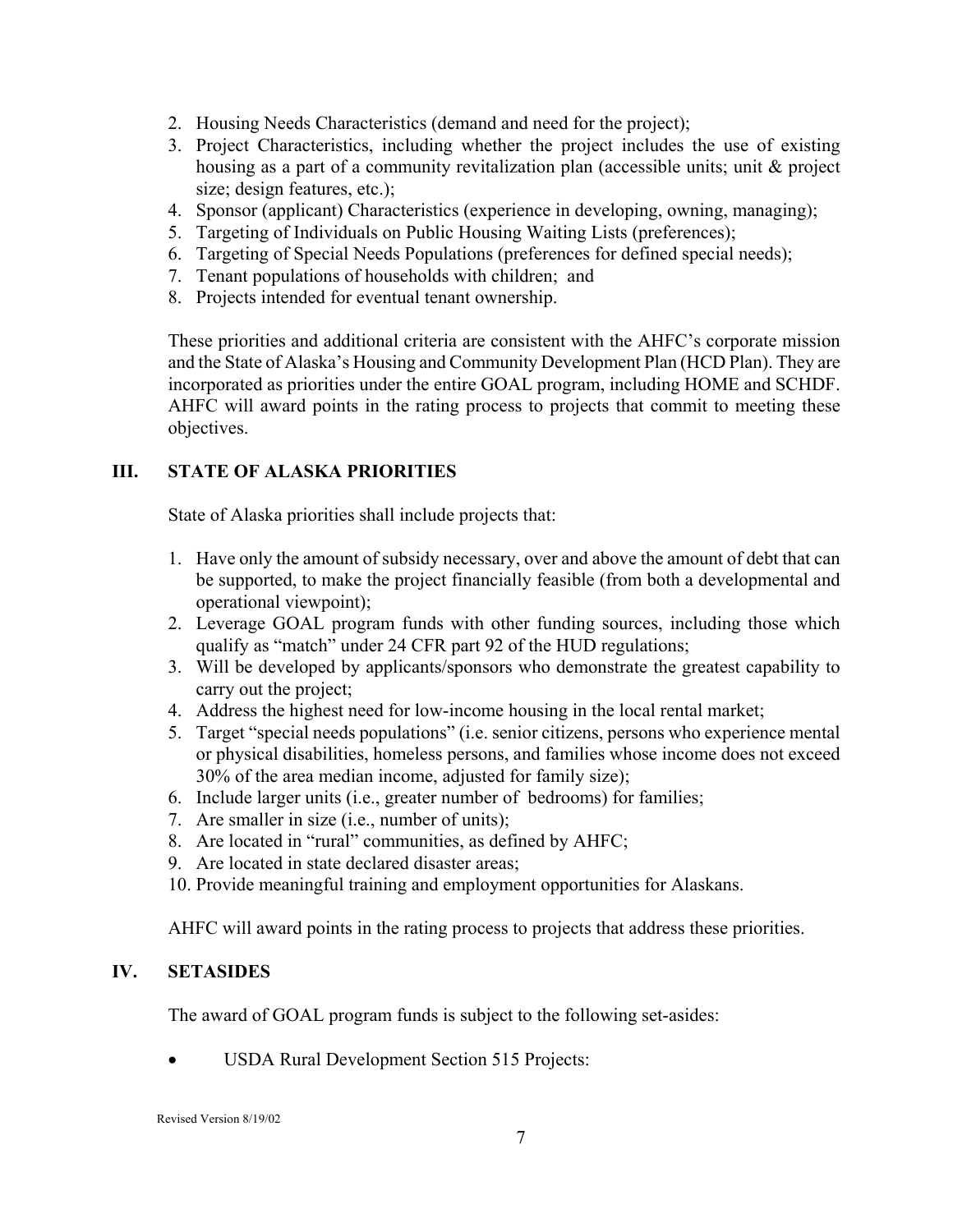There will be a set-aside of 10% of the available low income housing tax credit in the first round of annual funding reserved for Section 515 projects for the GOAL program. If there are no Section 515 projects that are awarded funds in the first round, or those Section 515 projects that are funded do not use the entire 10% setaside, then AHFC may reallocate the set-aside tax credit to other qualified non-Section 515 projects.

•Tax-Exempt Organizations:

> There will be a set-aside of 10% of the available low income housing tax credit annual funding reserved for projects sponsored by eligible  $501(c)(3)$  tax-exempt organizations who have as one of their tax-exempt purposes, the provision of lowincome housing. This set-aside is mandated under 26 U.S.C. Section 42(i)(5), the Internal Revenue Service Code*.*

•Other Purposes:

AHFC, at its discretion, may use a portion of the annual state tax credit cap to engage in demonstration projects that fulfill the mission of AHFC and are consistent with this qualified allocation plan and the requirements of 26 U.S.C. Section 42 of the Internal Revenue Service Code*.* 

#### **V. APPLICATION EVALUATION REVIEW PROCESS**

Each application received by AHFC will be reviewed by staff to determine whether the minimum application submission requirements have been satisfied by the applicant ("threshold evaluation"). If the applicant fails to submit required application material by the deadline established by AHFC, the application will be denied any further review or consideration. Applications that pass the threshold evaluation will be forwarded to an Evaluation Review Committee consisting of persons appointed by AHFC's executive director/chief executive officer, or his/her designee.

The committee shall include at least three, but no more than five evaluation members. Evaluation members may include, but will not be limited to, a representative(s) from AHFC, the U.S. Department of Housing and Urban Development, and/or the real estate, construction, or finance industries. Committee members will evaluate and rate applications which pass the threshold review, in accordance with the rating criteria outlined in this plan. Based on the results of the rating process and the selection criteria identified herein, an award recommendation will be submitted to AHFC's executive director/chief executive officer.

Funding Considerations

The Executive Director may use considerations other than the point ranking to make the final funding awards. These considerations are: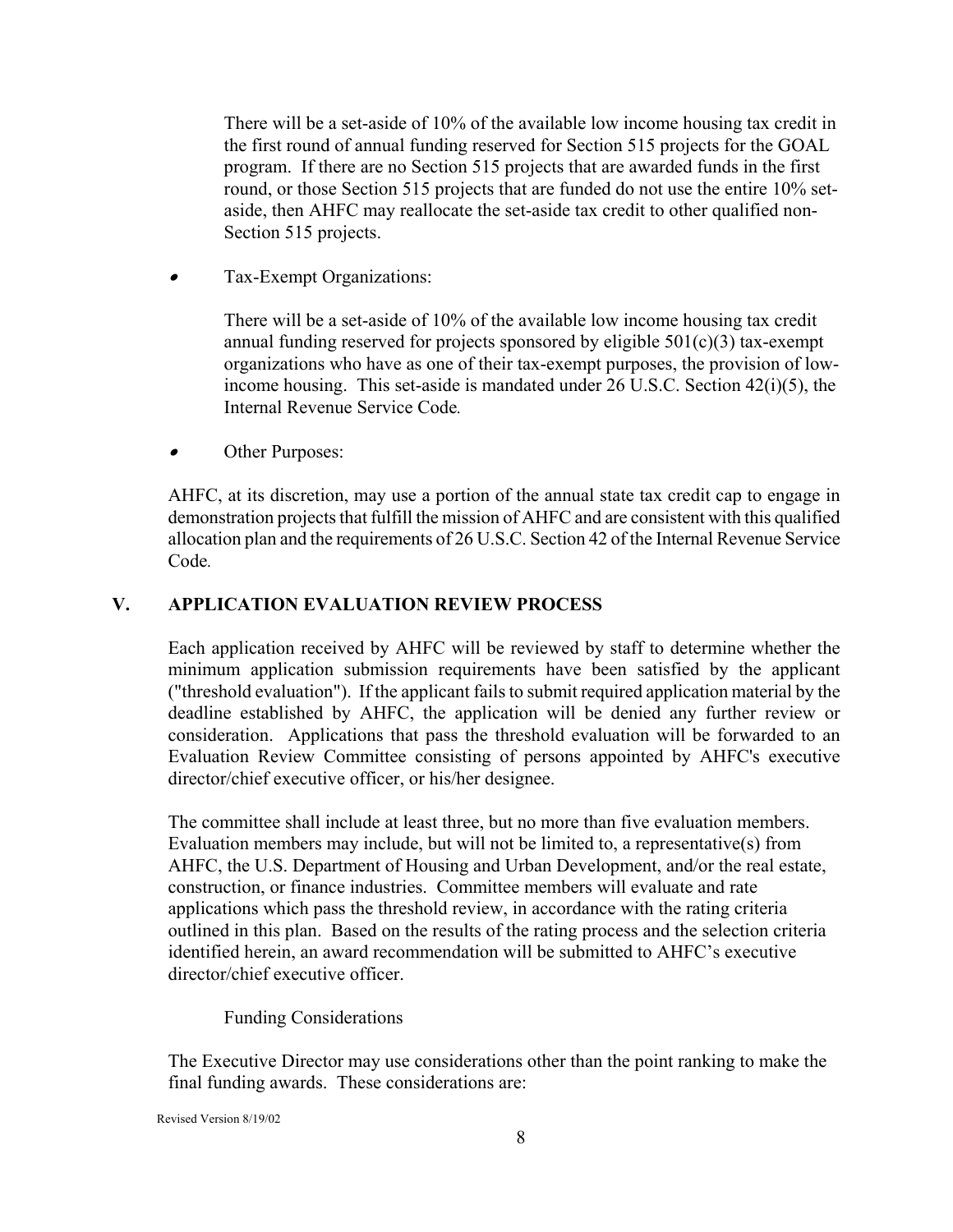- 1. The maximum legal and AHFC annual programmatic funding limits;
- 2. Levels of funding necessary, in AHFC's opinion, to result in a financially feasible project, including a recommendation of no funding if sufficient debt can be supported;
- 3. Distribution of GOAL funds in such a manner to maximize the number of financially feasible projects which receive funding, even though this may result in the award of funds or tax credits outside of actual application rankings established by the rating process. This ability is necessary to ensure that a high ranked application(s) would not necessarily secure all, or most, of the available GOAL funds at the expense of a greater number of other worthy lesser ranked projects;
- 4. Levels of funding necessary, in AHFC's opinion, to satisfy the financing needs of earlier funded HOME, SCHDF, or LIHTC projects, which, as a result of amended underwriting assumptions (i.e., higher development costs or lesser net operating income than expected, etc.) or insufficient previous GOAL funding, have not yet resulted in a developed or completed project
- 5. A different amount of GOAL program funds or a different mix of funding sources than that requested by the applicant may be recommended in order to avoid over subsidizing, and to maximize leveraging and efficient utilization of all GOAL resources.
- 6. Geographic location.
- 7. Responsible bidder. AHFC reserves the right to reject any grant application or request for funding from any applicant who has failed to perform or is partnered with a person or organization who has failed to perform any previous grant or contract with AHFC; who has previously failed to perform properly or to complete on time contracts of a similar nature; who qualifies or changes terms and conditions of the Notice of Funding Availability (NOFA), applicable restrictive covenants or loans in such a manner that is not responsive to the purpose sought by AHFC in issuing the NOFA, covenants or loans; who submits an application that contains faulty specifications or insufficient information that , in the opinion of AHFC, makes an application non-responsive to the NOFA; who submits a late application; who has not signed the application; who is not in a position to perform the work proposed in the application; who habitually and without just cause neglected the payment of bills or otherwise disregarded its obligations to subcontractors, material suppliers, or employees; who has shown a consistent practice of non-compliance with State and federal rules that govern housing development programs; who has unpaid taxes due to the State of Alaska or the U.S. government; where there is a conflict of interest with the applicant and board member or employee of AHFC; or when AHFC determines that the application is not in AHFC's best interest.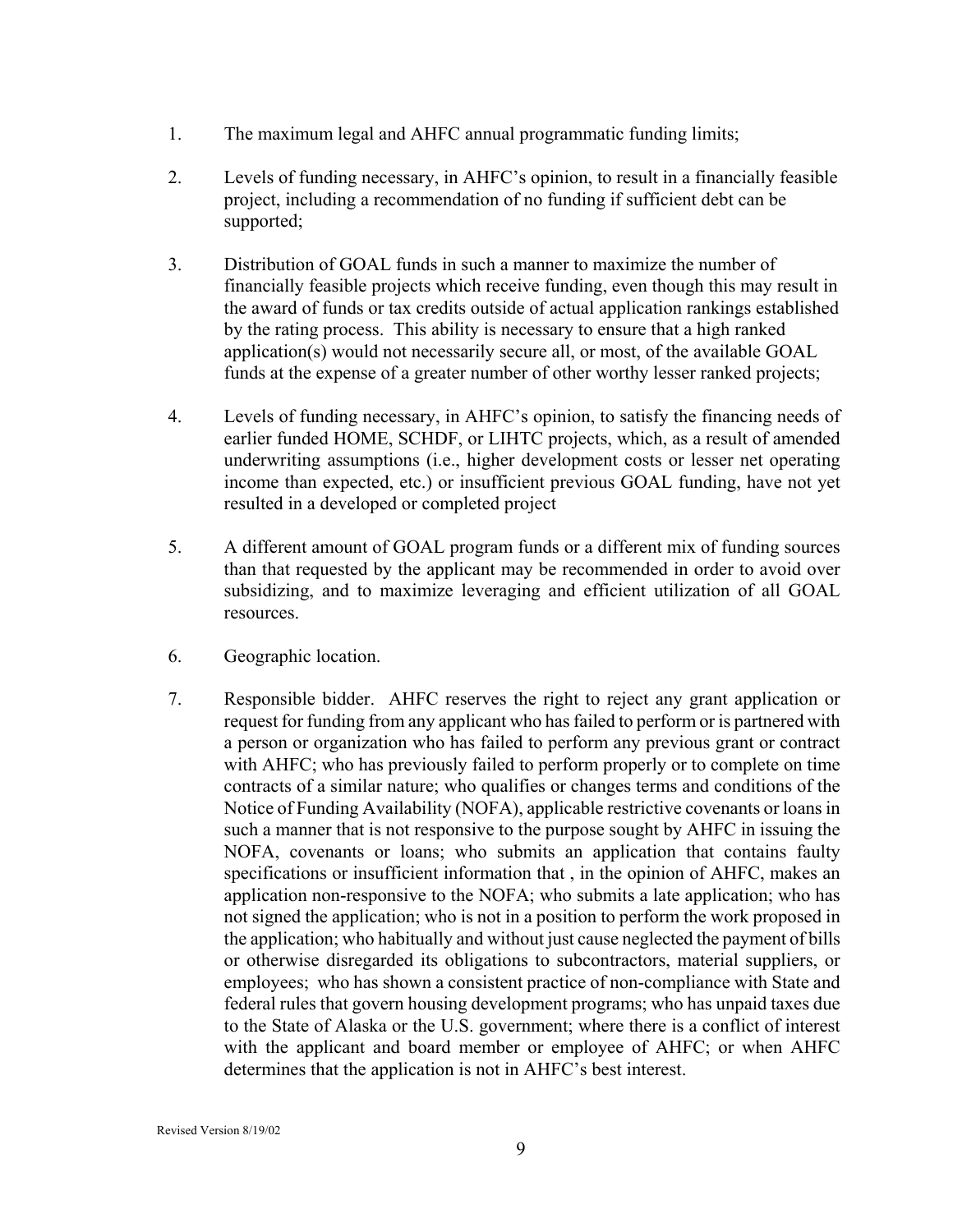In those cases where the funding decision approved by AHFC's Executive Director/Chief Executive officer varies from that requested by the applicant, the applicant will be given notice of AHFC's intent to award the alternative funding reservation and/or award, and will be allowed to accept or deny the offered funding package. If the applicant chooses not to accept the funding package offered, no additional consideration will be given to that applicant during that funding cycle, and the declined GOAL program funds may be offered to another qualifying applicant(s). An applicant may have the right to appeal this decision under 15 AAC 151.830 and 15 AAC 150.220.

For any allocation of Low-income Housing Tax Credit that is made outside the priorities and selection criteria established by AHFC in this allocation plan, a written explanation will be made available to the general public, upon request.

AHFC reserves the right to deny GOAL funds to any applicant, regardless of that applicant's point ranking if, in AHFC's sole determination, the applicant's proposed project is not financially feasible or viable. Additionally, GOAL funds may be awarded out of the ranking order established by the points earned. In such cases, this recommendation shall be based on the amount of GOAL funds requested, relative to the amount of funding available, as well as other selection criteria identified within the rating criteria plan.

#### Evaluation of Financial Feasibility

Under IRS Regulations 1.42-17, AHFC must evaluate the financial feasibility of a project three times during the development of the project. The three stages are application, allocation (carryover or issuance of 8609) and the placed in service date. The final evaluation for the issuance of the IRS Form 8609, "Low income Housing Credit Allocation Certification", must occur after the placed in service date.

Under IRS Regulation 1.42-17, owners must certify to all sources and uses of funds and the total financing planned for the project. Section 1.42-17 also specifies the type of information that must be provided by the owner and reviewed by AHFC as part of the evaluation.

For purposes of the evaluation done at allocation (carryover and/or 8609), the schedule of costs prepared by the owner must also include a Certified Public Accountant's audit report on the schedule. The CPA's audit must be conducted in accordance with generally accepted auditing standards. The audit report must be unqualified.

This requirement also pertains to all tax-exempt, bond-financed projects that are seeking credit under the provisions of Section XII of this allocation plan.

#### **VI. INITIAL THRESHOLD EVALUATION REQUIREMENTS**

To satisfy minimum application requirements (threshold evaluation), the application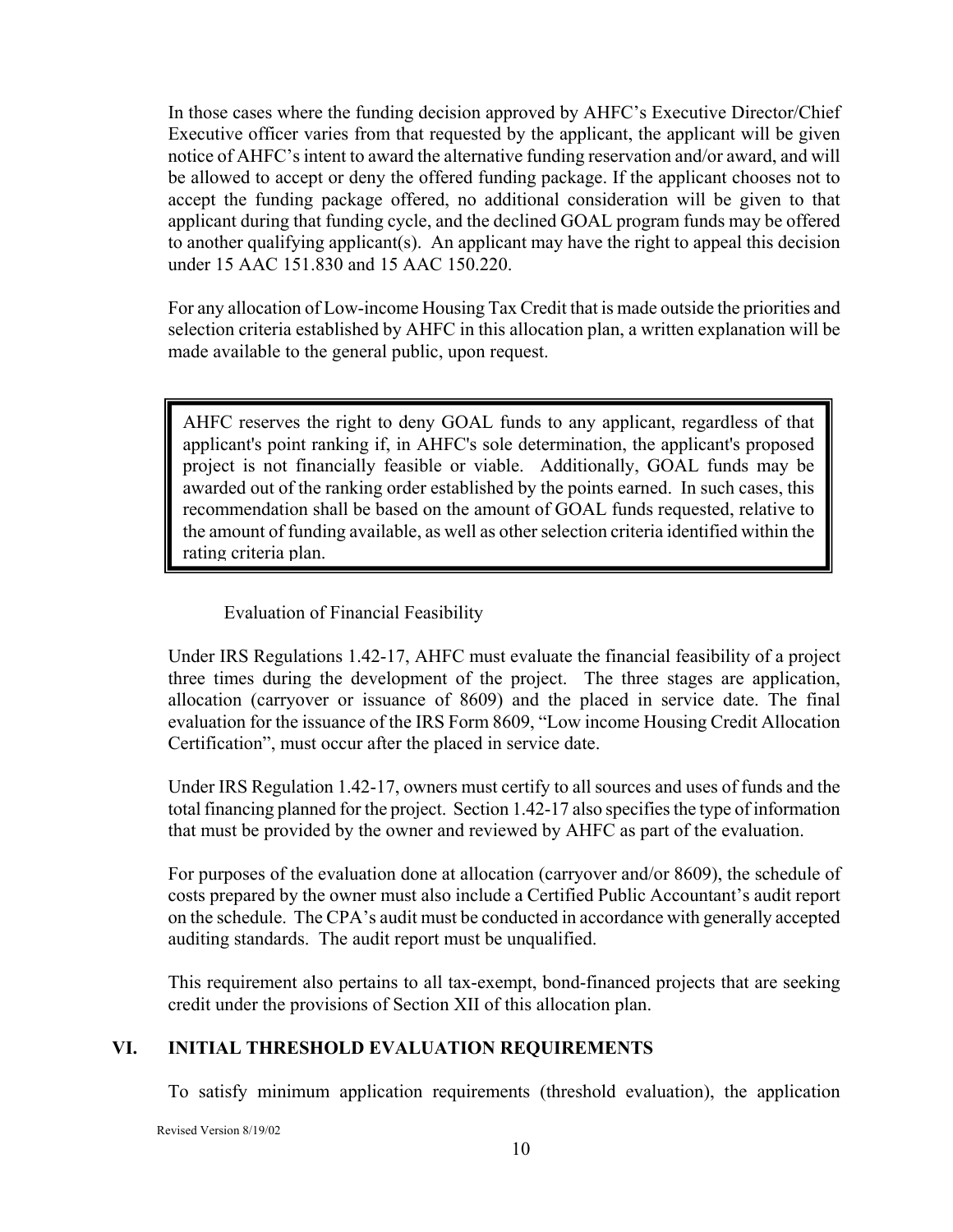package must include the following material, unless otherwise approved in writing by AHFC:

- 1. Completed application forms and all applicable certifications;
- 2. Submission of all required application material;
- 3. Payment of all applicable application fees;
- 4. Sufficient data, in AHFC's opinion, to determine the financial feasibility and long term viability of the project.
- 5. Sufficient data, in AHFC's opinion, to determine that the applicant and project is eligible to receive the GOAL program-funding source requested.
- 6. Applicant is considered to be a "responsible bidder."

After receipt of this information AHFC will determine the financial feasibility of the project before submitting it to a review committee for final review and ranking. AHFC's feasibility review will examine, among other things, the ability of the project to support debt. If a project, in AHFC's opinion is not financially feasible or has the capacity to support enough debt so that GOAL program funds are not necessary, then the application will not be forwarded to the review committee for failure to pass the initial threshold evaluation.

#### **VII. APPLICATION AWARD PROCESS**

Each applicant will receive notification of the proposed GOAL program funding awards upon AHFC's executive director/chief executive officer's approval (or amendment) of the recommendations made by the evaluation review committee. Applicants may appeal the funding decision in accordance with AHFC regulations (15 AAC 151.830, 15 AAC 151.220 or 15 AAC 154.060, as applicable). Subsequent to any appeals processes, AHFC will issue a notice of award to successful applicants.

#### **VIII. APPLICATION RATING AND RANKING CRITERIA**

The following criteria and associated points will be utilized to rate and rank applications received for GOAL program funds:

A (1). Project Serves The Lowest Income Tenants (Maximum 20 Points)

Points will be awarded based on the percentage of units in the project which will be restricted to persons/families whose annual income does not exceed 50% of the area gross median income, exceeding the minimum percentage required under the most restrictive program in which funds are requested. Although the applicant may choose to set-aside (restrict) up to 100% of the project's units for low-income families, to encourage mixed-income developments, points will be awarded only up to a set-aside level of 75%.

#### Calculation Method

(Number of units set-aside – required number)  $x 20$ (Number of units in project \* .75)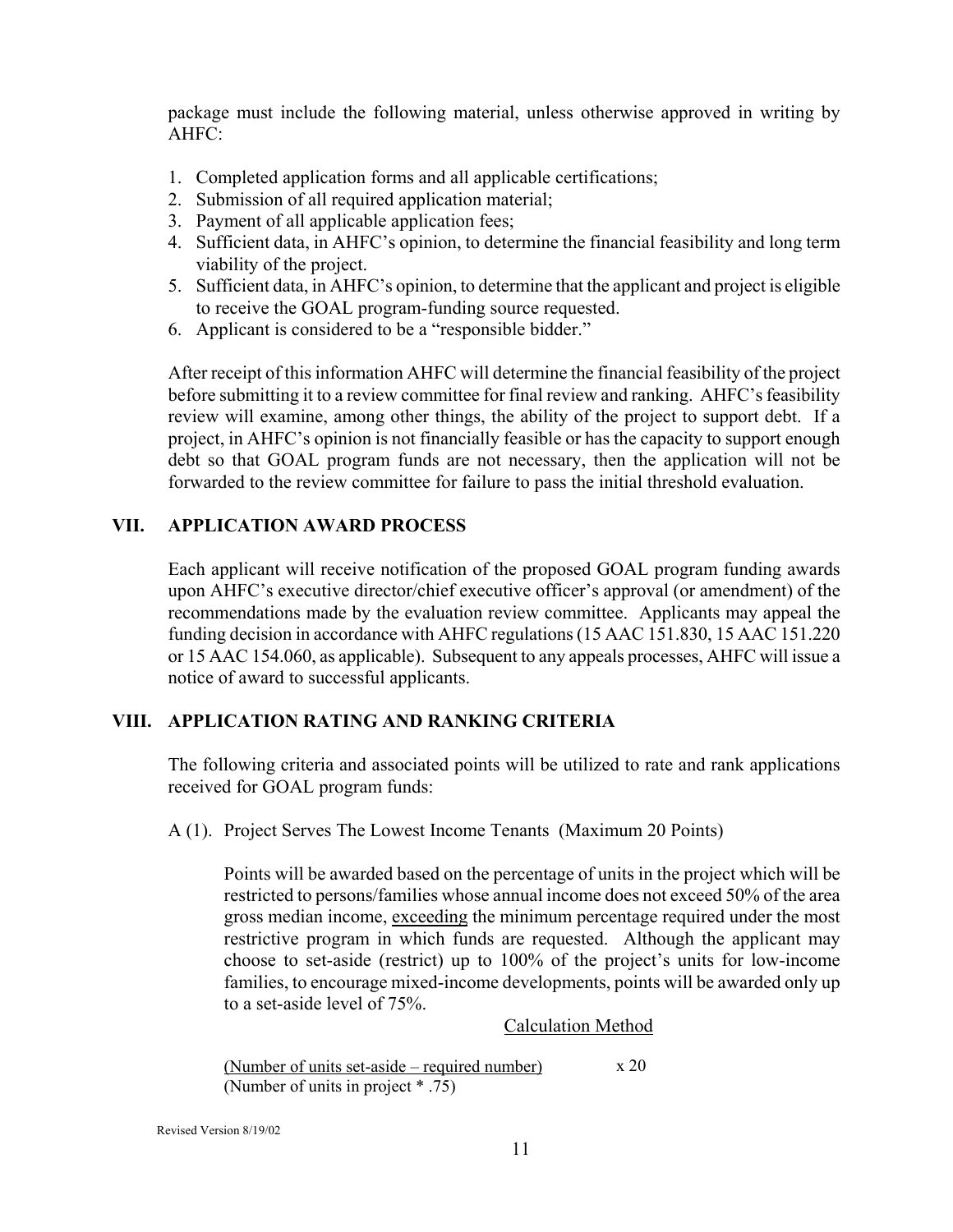#### **Example:**

A proposed project has 20 units, with a required set-aside of 5 units. The applicant chooses to set-aside an additional 10 units for families at 50% of the area median.

 $15-5/((20*.75) = .667\% \times 20 = 13.34$ 

The rent charged for these units shall not exceed the maximum rent that can be charged under the rental policies established for the program in which funds are requested and/or received. See the application form for instructions on how to calculate the points for this category.

#### **A (2). Exemptions for Senior Citizens Housing Development Fund (SCHDF) Requests**

 Senior project applications which exclusively request SCHDF program funds will be rated in accordance with the rating criteria plan, excluding this criteria. Senior organizations must establish rental policies, i.e., affordable unit (restricted income and rent) versus market rate units, in accordance with the need in their area and their organizational principles.

Senior project applications which request, but are unsuccessful in obtaining HOME or LIHTC funds due to their ranking, will be grouped with the segregated SCHDFonly applications and scored in the same manner. However, such senior projects will be required to maintain the proposed set-aside level required under the HOME and LIHTC program, or higher level if proposed by the applicant, as the amount of development (subsidy) funds requested is directly related to the restricted rent levels which are proposed by the applicant.

B (1). Extended Low-Income Project Use (10 Points)

Ten (10) Points will be awarded to applications that commit the project to an extended low-income use equaling 30 years. An extended use agreement or other similar agreement, as determined to be appropriate by AHFC, is required.

#### **B (2). Exemptions for Senior Citizens Housing Development Fund (SCHDF) Requests**

Senior project applications which exclusively request SCHDF program funds will be rated in accordance with the rating criteria plan, excluding this criteria.

C. Community Revitalization Projects Located in a Qualified Census Tract (5 Points)

Five (5) points will be awarded to any project that is located in a Qualified Census Tract (as defined by HUD, under  $42(d)(5)(C)$ ) and is considered to contribute to a community revitalization plan.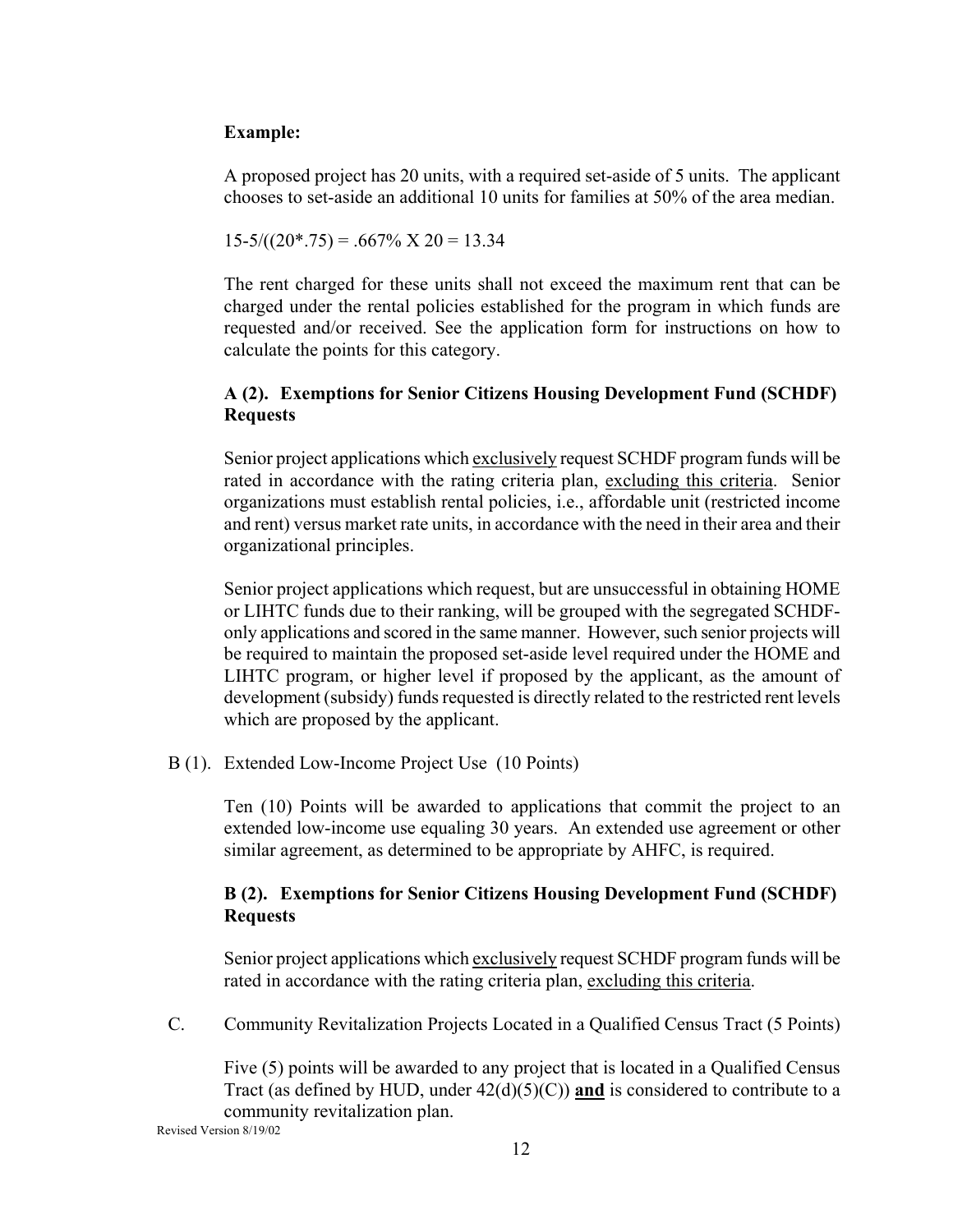D. Supporting Development and Operation Data (Maximum 35 Points)

Points will be awarded to applications based on the extent that application material supports the project's developmental and operational feasibility and viability. An application must receive at least 50% of the total possible points in this category to receive any funding under the GOAL program. Points will be awarded based on the following subcategories:

- 1. The degree to which development cost estimates are reasonable and are supported by a credible third-party bid(s) and/or estimate(s). Examples include bids and/or cost estimates supplied by an architect, appraiser, materials supplier, etc. **(Maximum 10 Points).**
- 2. The degree to which the project's operating, or "pro-forma", statement provides a reasonable estimate of all sources and amounts of project revenue, vacancy rates, operating expenses, debt capability, and reserves for replacements and repairs. To earn the maximum points in this subcategory, applicants must include credible, third-party support for the project's anticipated rents, vacancy rate, and operating expenses **(Maximum 10 Points)**.
- 3. The degree to which other proposed project funding sources have been confirmed **(Maximum 10 Points)**.

In assessing this item, evaluation committee members will consider the following in the order of priority listed below:

- a. Whether written funding commitments have been provided;
- b. Whether a letter(s) of project and debt capability review by the permanent and construction lenders have been provided;
- c. Whether tax credit proceeds (if applicable) accurately reflect current tax credit market sale rates;
- d. Whether letters of interest from other proposed funding sources have been provided.
- 4. The project schedule and written development narrative demonstrates the applicant's understanding of housing development concepts, and presents reasonable assurances that the project can be successfully implemented within the proposed time frame **(Maximum of 5 Points)**.
- E. Project Leveraging, including "Matching" Contributions (Maximum 20 Points)

Points will be awarded to applications providing a written commitment from additional funding sources to provide contributions to the project which leverage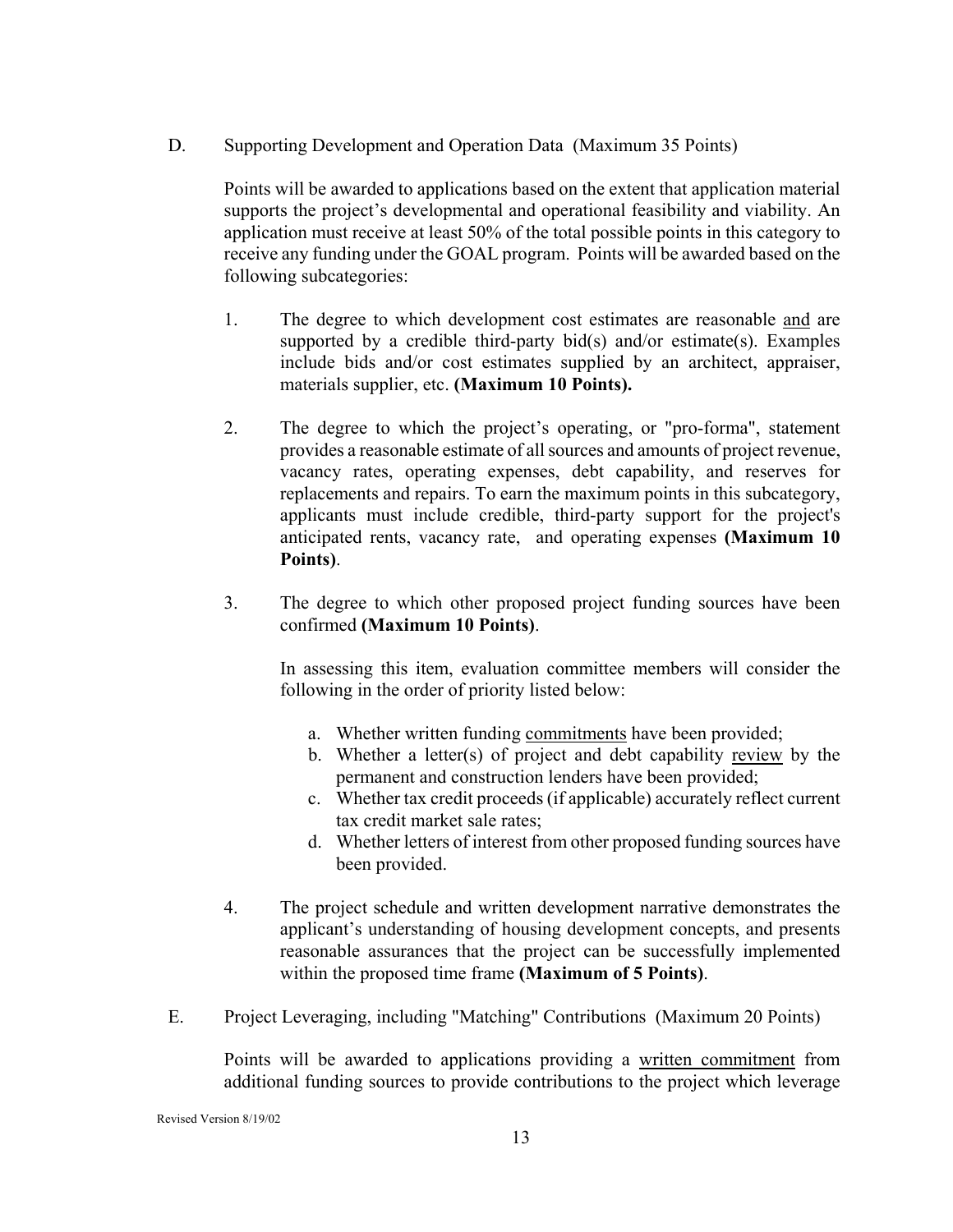GOAL program funds, as well as those that qualify as "Match" in accordance with 24 CFR Part 92 (HOME Regulations). Contributed funds may not receive points in both the "leverage" and "matching" categories.

Applicants must include a written description of the proposed leverage and "match" contribution(s) and indicate at what point in time the "leveraged" and "matching" funds will be contributed to the project.

#### Calculation Method:

(Amount of "leverage" and "match" funds contributed divided by the total amount of GOAL program funds requested) X 20 (Maximum 10 Points for "leverage" funds; Maximum 10 Points for "match" funds).

**Example:** An applicant requests \$200,000 in HOME funds and \$100,000 (annually, means \$1,000,000 over ten years) in LIHTCs. The applicant states (commits) that the following match contributions will be provided: abatement of local government property taxes for first ten years (NPV of \$55,000); Federal Home Loan Bank grant \$25,000; donated building materials (value of \$10,000). Total Matching contributions equal \$90,000; Additionally, the applicant states (commits) that the following leverage funds will be contributed: applicant cash contribution \$50,000; developer's deferred fee (secured by a deed of trust) \$50,000; applicant's land contribution (value of \$75,000). Total leveraged funds equal \$175,000.

In this example, the applicant would earn 1.75 points for matching contributions  $($90,000/[200,000 + $1,000,000])$  X 20; and 2.92 points for leveraged contributions  $(S175,000/[200,000 + $1,000,000]$  X 20.

- F. Applicant Characteristics (Maximum 10 Points)
	- 1. Points will be awarded, in accordance with the following schedule, to applications which document that:
		- i. The applicant, or developer hired by the applicant, has successful experience in developing and/or constructing similar type projects in Alaska. (Maximum 5 Points)

For this purpose, "successful" shall mean project development which was reasonably complete in accordance with the project's original projected budget, funding sources, and development schedule.

ii. The applicant has previous positive rental housing ownership and/or management experience. (Maximum 3 Points)

For this purpose "positive" shall mean projects which do not have, in AHFC's opinion, any unresolved or outstanding project compliance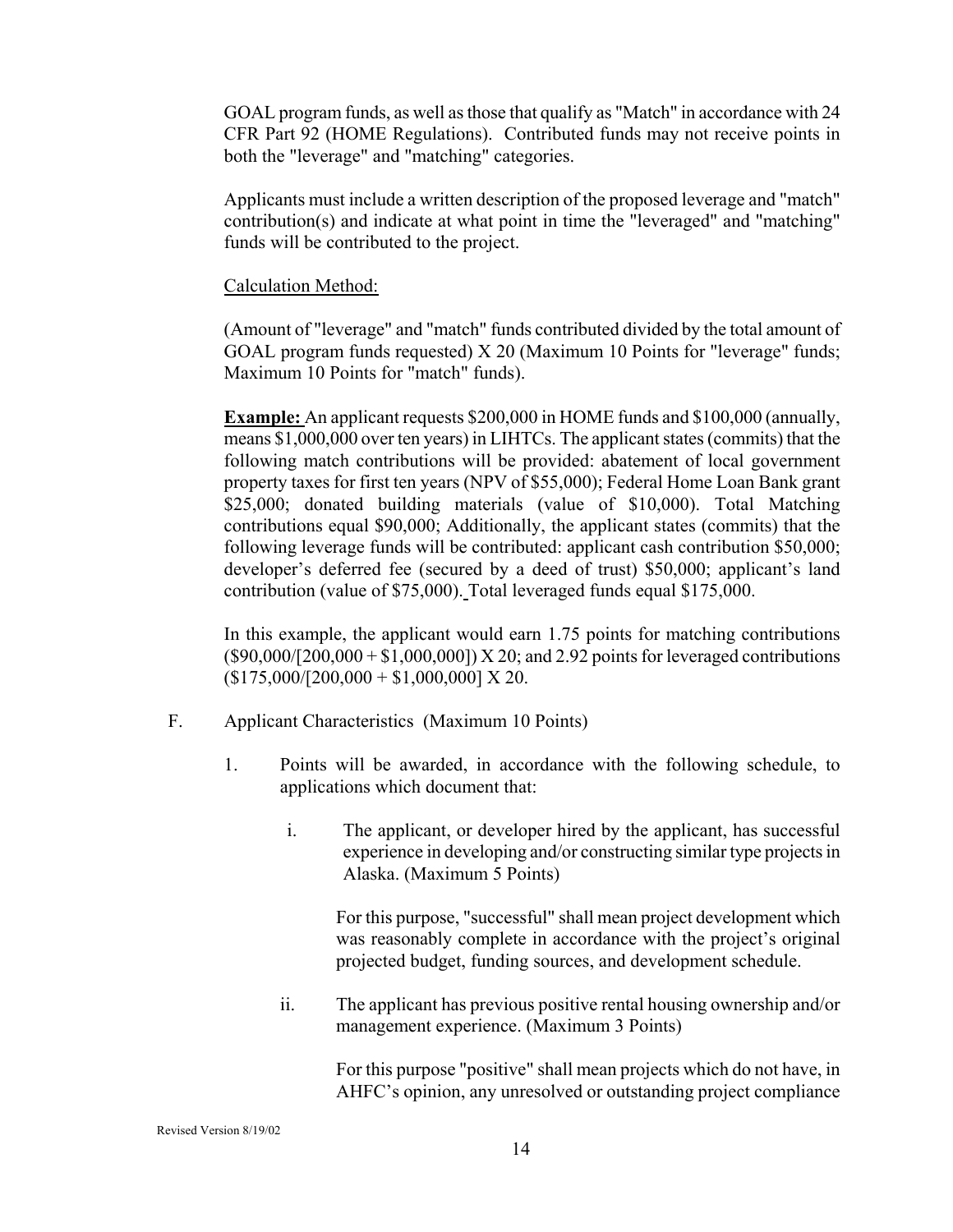findings, or that have a history of receiving numerous project compliance findings.

- iii. A tax-exempt organization or Regional Housing Authority is involved in the project on a regular, continuous, and substantial basis in both the development and operation of the project (must be recognized as a tax-exempt organization by the Internal Revenue Service) (2 Points).
- 2. At AHFC's discretion, ten (10) points will be deducted from the applicant's score in cases where the applicant, or the developer or development consultant hired by the applicant, has developed or is in the process of developing a prior GOAL funded project which has been determined through monitoring reviews by AHFC, HUD or other governmental agencies to be in violation of program criteria, rules or regulation, developed unsatisfactorily, or is significantly behind the development schedule which was originally proposed.

 For the purposes of this criteria, an applicant is defined as the entity (including that entity's general partner) applying for the funds available under the subject NOFA. For instance, although the current applicant may be a limited partnership unique only to the proposed project, if in fact the general partner of the limited partnership is the general partner, limited partner, or sole owner of an earlier funded project which has been the subject of monitoring finding(s), points may be deducted from the current application.

G. Need for the Proposed Project in the Local Area (Maximum 20 Points)

A maximum of 20 points may be awarded to applications based on the applicant's documentation supporting the demand and need for the proposed type of rental housing in the subject's area. Documentation must support the demand and need for the type of units which are proposed, i.e., restricted income and market units, unit bedroom sizes, rent affordability, etc.

#### **In determining the demand and need for the subject project, the evaluation committee shall take into consideration the following:**

- 1. Community Support for the project as evidenced by written letters of support from the local government, community council(s), and non-profit organizations located in the project area whose clients will likely benefit from the project. (Maximum 5 Points)
- 2. Project Market Study meeting AHFC requirements (refer to application kit for project market study guidance) which evidences the demand for the projects units within a reasonable rent-up period. (Maximum 10 points)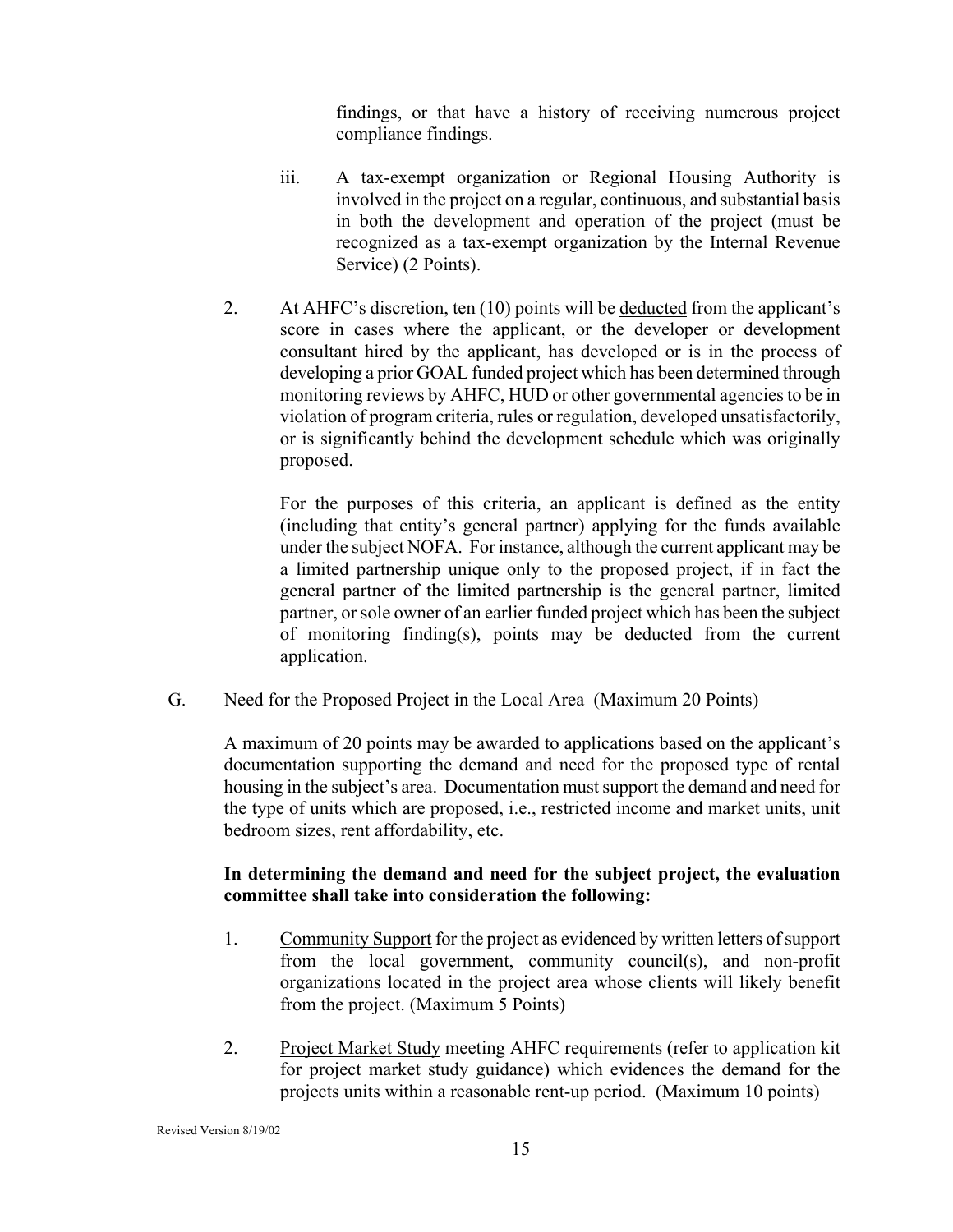In consideration of the Project Market Study findings, the evaluation review committee shall use the following scale to assign points in this section:

Degree of Demand:

| Extreme -     | 10 points  |
|---------------|------------|
| High -        | 7 points   |
| Moderate -    | 3 points   |
| Low or none - | $0$ points |

Under 26 IRS 42  $(m)(1)(iii)$  a market study is required for all projects receiving an allocation of low-income housing tax credit. The law provides no exception for size of project or development activity (new construction, rehabilitation or acquisition with rehabilitation). The market study must be paid for by the developer and conducted by a disinterested third party that has been approved by AHFC. Exceptions may be made for non-LIHTC projects based on project size and the potential for relocation of residents on rehabilitation projects.

3. Number of Similar Properties Located in the Area. For this criteria, "similar" is defined as rental housing sharing the same or virtually the same project characteristics, i.e., senior independent housing, senior assisted living, transitional housing for homeless persons, special needs housing for mentally or physically challenged persons, or standard rental housing restricted to low income families. "Area" is defined as local government jurisdiction in which the project is proposed. (Maximum 5 Points)

Points will be assigned as follows:

| No other similar projects in the immediate area:      | 5 Points |
|-------------------------------------------------------|----------|
| Two or fewer similar projects in the immediate area:  | 1 Point  |
| More than two similar projects in the immediate area: | 0 Points |

H. Project Characteristics (Maximum 55 Points)

Points will be awarded to applications that exhibit certain desired characteristics in accordance with the following:

#### **1. Number of Units Equipped for Persons with Physical Disabilities**

Number of units which are equipped in **excess** of the minimum number required by federal fair housing law, state or local law, or specific program requirements. Applicants must explain the difference between what is required and what is proposed. **(Maximum 10 Points)**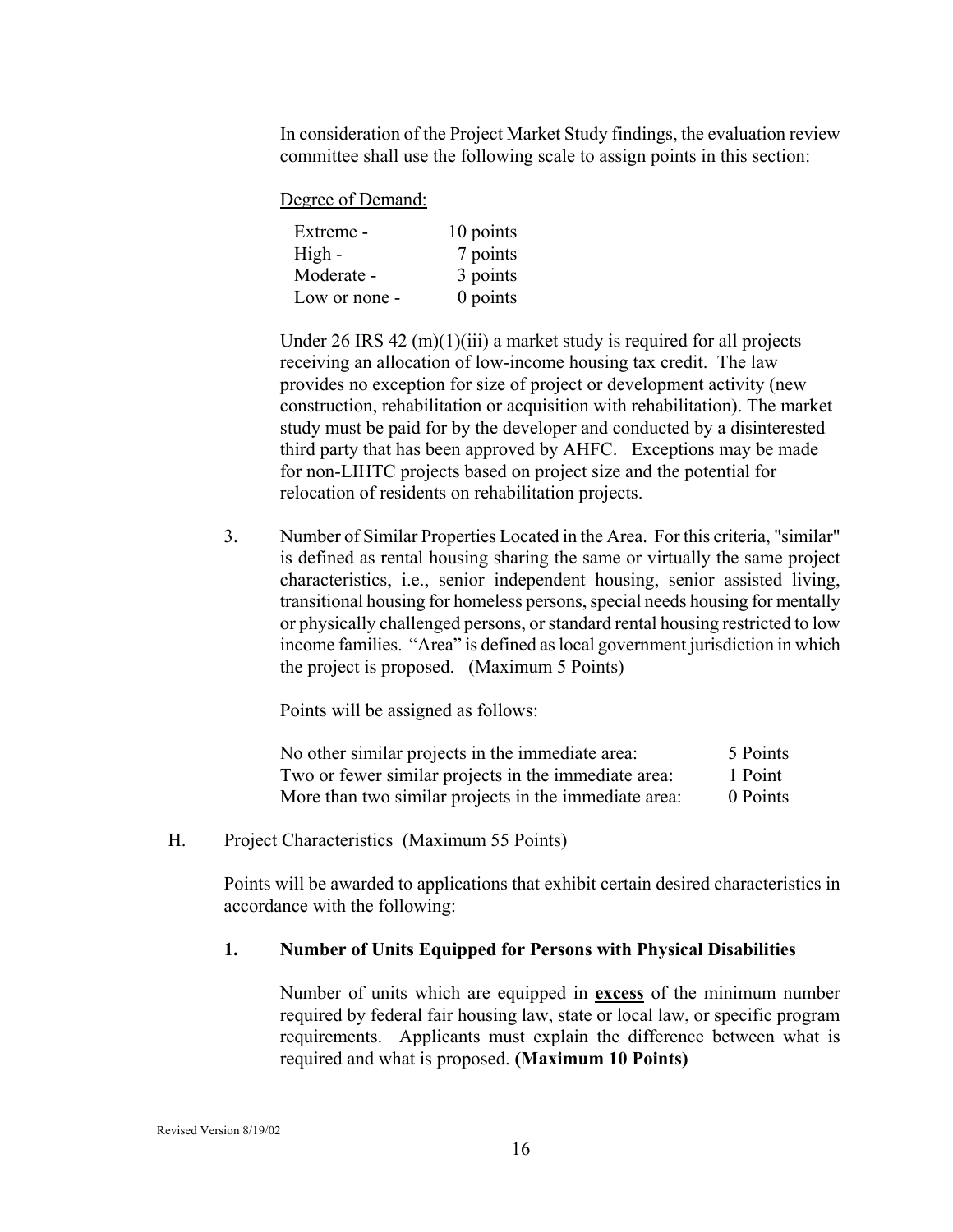Calculation Method:

(Number of additional equipped units/[total number of project units minimum required number of equipped units]) X 10

 To receive points in this criteria, the units must be constructed or rehabilitated to the applicable standard required by the specific program under which funds are requested, i.e., Fair Housing Act (all programs); Section 504 requirements (HOME), or if specific program requirements do not apply, to the standard established in the Americans with Disabilities Act (all common areas).

**Example:** A 10-unit project which was required to have 2 equipped units as a result of program requirements, but which committed an additional 3 units to equipped standards, would receive 3.75 points  $(3/(10-2) \times 10)$ . 10 points would be earned if all 8 additional units were adapted to the standards (8/(10- 2) X 10).

**"Equipped" means** all the requirements of an accessible unit have been satisfied plus the unit is equipped with grab bars, roll-under counters, bathrooms with roll-in or seated shower stalls or tubs, and other applicable equipment for persons with hearing or vision disabilities. In addition, if funded with HOME funds, projects must also meet any additional requirements under **Section 504 of the Rehabilitation Act of 1973**.

All projects must meet the requirements of the following laws:

- a. Americans with Disabilities Act
- b. U.S. Fair Housing Amendments Act of 1989
- c. Alaska Statute AS 18.80.240
- d. Local Government Ordinances

#### **2. Projects which Principally Serve Special Needs Populations (15 Points)**

For this purpose, "principally" shall mean projects in which no less than 50% of the project units are restricted to persons/families qualifying as a "special needs" person/family. Except in the case of housing for senior citizens which must be designated as "senior only" and meet one of the three exemptions for "seniors-only" housing in the U.S. Fair Housing Amendments Act of 1989.

A "Special Needs" person or family consists of one or more of the following:

i Senior citizens (must meet definition in Fair Housing Act Amendments of 1989);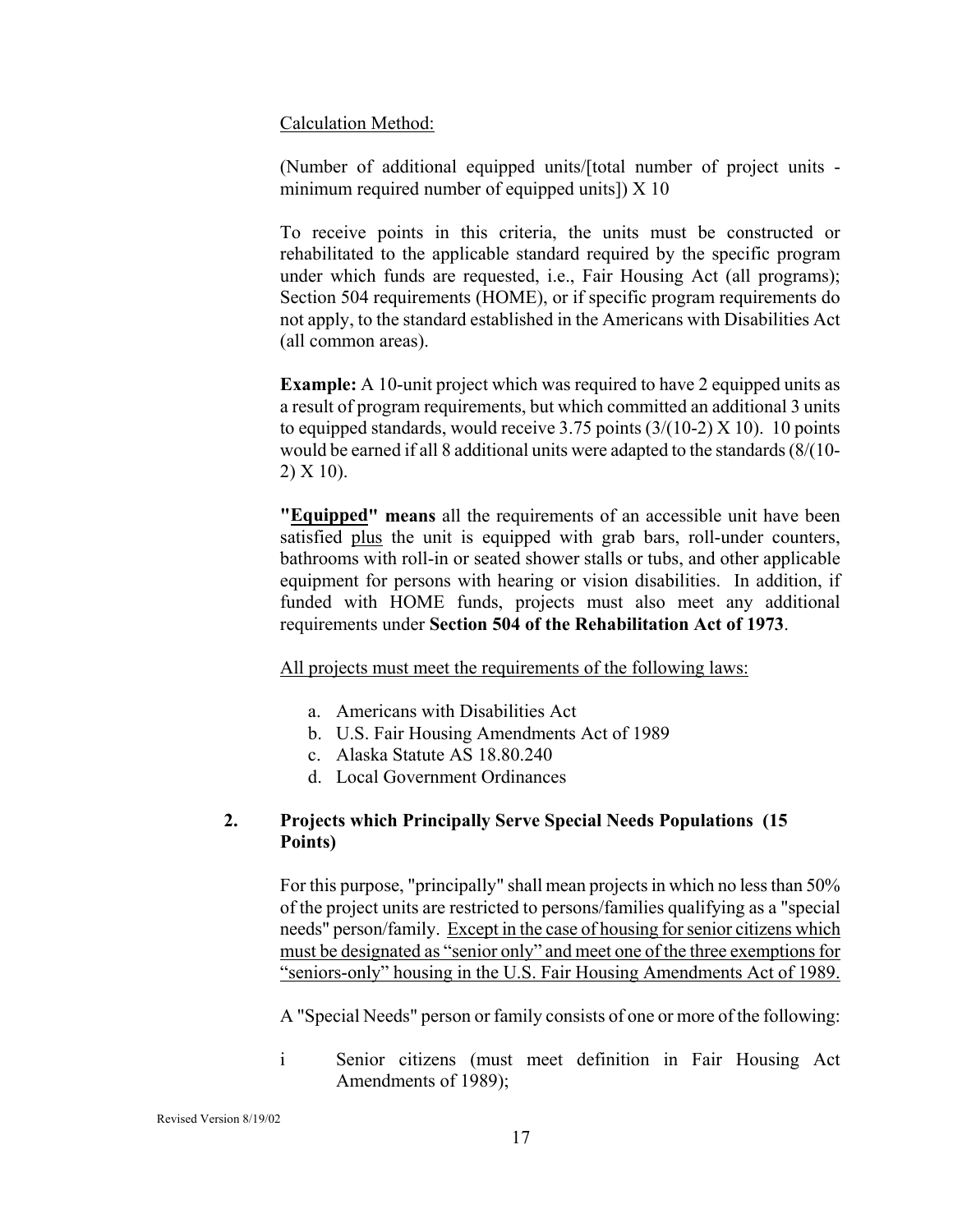- ii. Persons with a mental or physical disability;
- iii. Persons/families whose annual income does not exceed 30% of the area median income, as determined by HUD, adjusted for family size;
- iv. Homeless persons (may include persons "overcrowded" as defined by AHFC).

#### **3. Availability of Larger Units for Households with Children (Maximum 15 Points)**

Points will be awarded to applications based on the percentage of units in the project with two or more bedrooms, according to the following rating scale:

Percentage (%) of 2-Bedroom Units (Threshold requirement of at least 50% to earn points)  $X$  5 points.

Percentage (%) of 3-Bedroom Units (Threshold requirement of at least 25% to earn points) X 10 points.

Percentage (%) of 4-Bedroom Units (Threshold requirement of at least 10% to earn points) X 15 points.

TOTAL Points Earned in the criteria NOT TO EXCEED 15 Points.

**Example:** A 10-unit project in which 8 of the project's units contained two bedrooms and the remaining units were efficiency or one-bedroom units would receive 4 points (80% X 5 points).

**Example:** A 10 unit project in which 6 of the project's units contained three bedrooms and the remaining units were two-bedroom units or less would receive 6 points (60% X 10 points).

**Example:** A 10 unit project in which there were 6 two bedroom units, 3 three bedroom units and 1 four bedroom units would receive 7.5 points (60% X 5 points) +  $(30\% \text{ X } 10 \text{ points}) + (10\% \text{ X } 15 \text{ points}).$ 

**Example:** A 10-unit project in which all of the project's units contained four bedrooms would receive 15 points (100% X 15 points)

#### **4. Size of Project (Maximum 5 points)**

Points will be awarded to based on project size, according to the following:

Project Size Points Earned

#### **For new construction or acquisition:**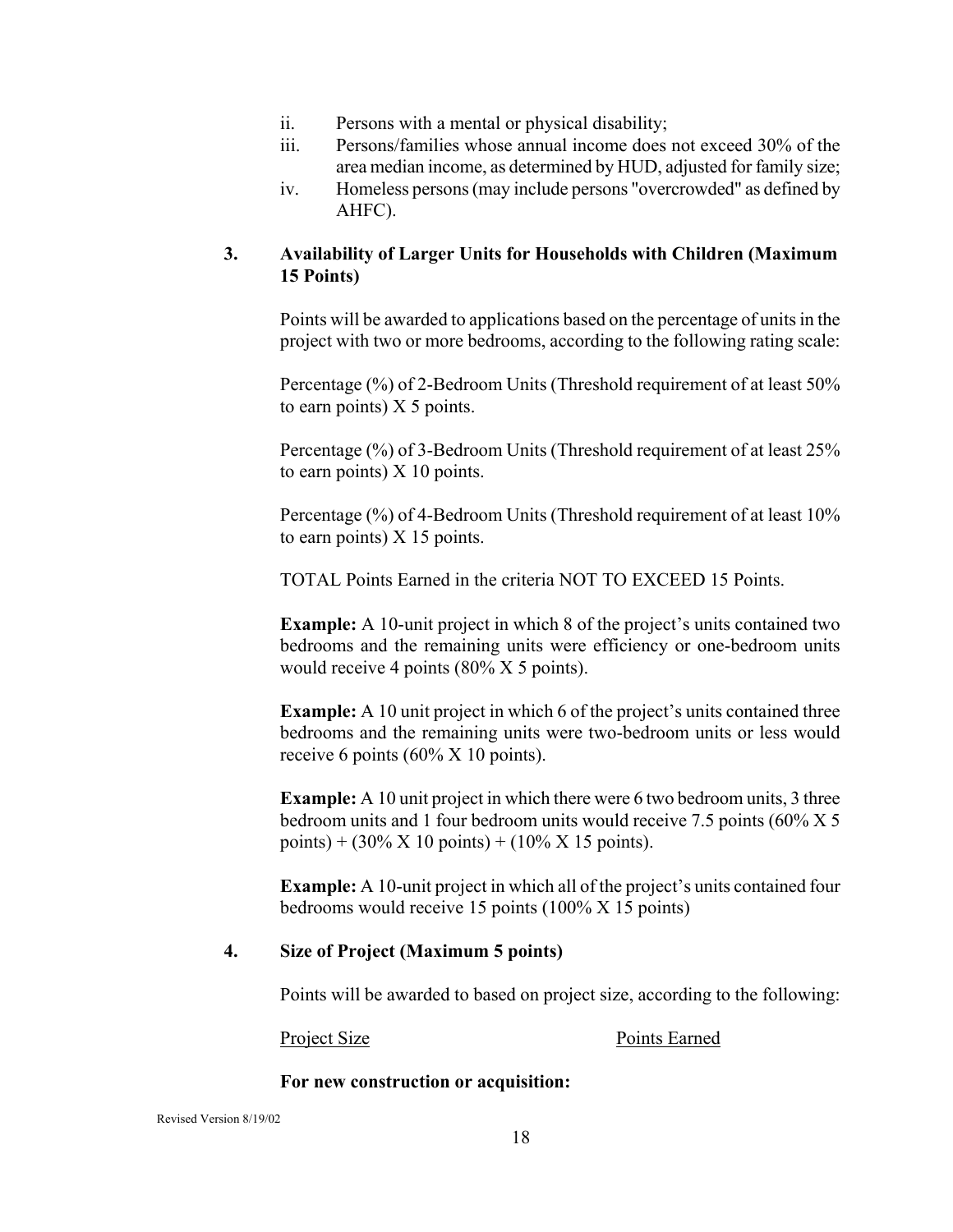| 35 units or more  | 0 Points |
|-------------------|----------|
| 17 - 34 units     | 2 Points |
| 16 or fewer units | 5 Points |

#### **For acquisition with rehabilitation, or rehabilitation:**

| 35 units or more  | 5 Points |
|-------------------|----------|
| 17 - 34 units     | 3 Points |
| 16 or fewer units | 1 Point  |

#### **5. Use of Existing Housing as Part of a Community Revitalization Plan (5 Points)**

If a proposed project for acquisition and rehabilitation or rehabilitation-only, is considered to be part of a local community revitalization plan, then five (5) points will be awarded.

#### **6. Projects Intended for Eventual Tenant Ownership (5 Points)**

For any project that is designed and operated so that the units will be eventually sold to the tenants, five (5) points will be awarded. In order to receive points in this category, applicants must provide documentation showing a comprehensive plan for tenant home ownership counseling which includes maintenance techniques for the home.

#### **7. Project Design (Maximum 10 points)**

Up to ten (10) points may be awarded to applications for the appropriateness of the project's design for the intended tenant population (i.e. families with children, special needs, transitional housing, etc.). At a minimum, the project's design must be consistent with the following three guidelines:

- 1. No T1-ll, board and batten, or similar type of wood siding may be used on any exterior wall surfaces.
- 2. All projects targeting families must have a recreation area on-site for children which is designed and equipped with age appropriate equipment.
- 3. all projects must meet the State thermal energy standard (BEES) which includes recording a PUR 101.

A minimum of three of the project's featrures must be considered "unique" before more than 50% of the points can be given in the Project Design category.

Unique features may include but are not limited to, the following: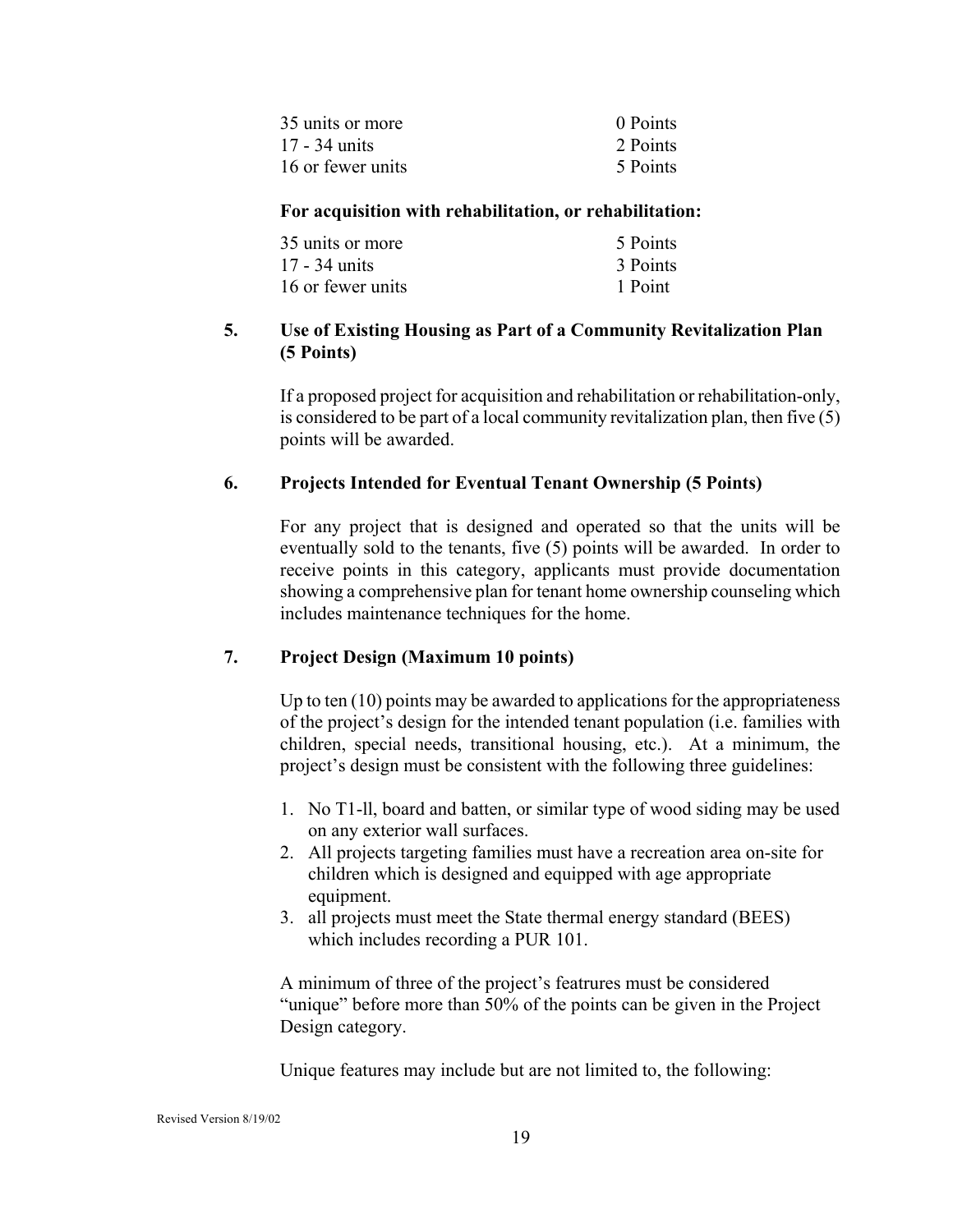- a. larger than standard unit sizes;
- b. common areas features including recreation areas, community rooms, computer labs, and/or space for other space for other tenant services,. etc.;
- c. layout of buildings on the site in a manner that contributes to the concepts of defensible space, less density and retention of natural vegetation;
- d. development of tenant storage facilities
- e. energy efficient design that will exceed the State of Alaska Building Energy Efficiency Standard, will require engineer certification that project exceeds standard;
- f. service enriched housing which incorporate substantive social services which are appropriate to the tenant population, on an ongoing basis;
- g. projects which provide a long-term commitment to incorporate rental assistance subsidies to low income tenants. For instance, subsidies available through the Rural Development Loan Program, or through tribally designated entities use of Native American Housing Assistance and Self Determination Act (NAHASDA) funds.
- h. Project design that meets the definition of "universal design" as defined on the Center for Universal Designs' housing checklist (available from AHFC).
- I. Project Location (15 Points)

Fifteen points will be awarded to applications in which the project will be located in a rural area. A rural area is defined as a community with a population of 6,500 or less that is not connected by road or rail to Anchorage or Fairbanks, or with a population of 1,600 or less that is connected by road or rail to Anchorage or Fairbanks and at least fifty (50) statute miles outside of Anchorage or twenty-five  $(25)$  statute miles outside of Fairbanks. In this definition, Aconnected by road $\equiv$  does not include a connection by the Alaska Marine Highway System.

J. Serving Areas Receiving Declarations of Disasters (10 Points)

Under 26.23.020, the Governor of Alaska has the power to declare a condition of disaster emergency. Any projects located in an area receiving a disaster declaration issued by the Governor of Alaska will qualify for ten additional points in the ranking process.

K. Public Housing Waiting Lists (4 Points)

Four (4) points will be awarded to applications that contain a **written commitment** to give priority to households on waiting lists for subsidized housing. A commitment means establishing gross rents below the "Fair Market Rent" limits established by the U.S. Department of Housing and Urban Development **AND** establishing a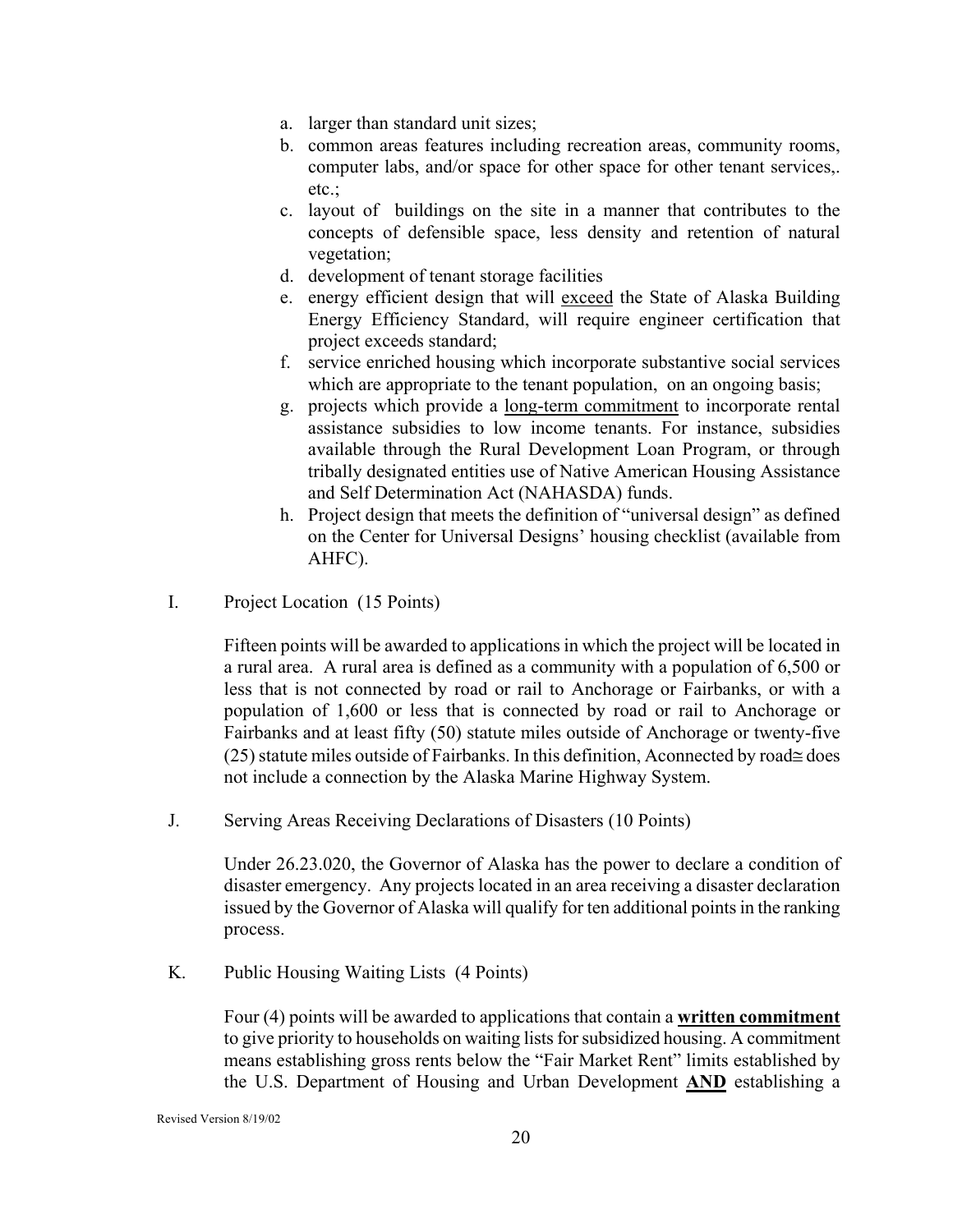referral relationship with the local public or Indian housing authority. Applicants must describe how a referral relationship will be achieved.

In accordance with federal law, LIHTC and HOME funded projects may not refuse to lease to a holder of a certificate of family participation under the Section 8 Existing Voucher Program (Housing Choice Voucher) or to a holder of a comparable document evidencing participation in a HOME tenant-based assistance program because of the status of the prospective tenant as a holder of such certificate, voucher, or comparable HOME tenant-based assistance document.

L. Job Training Program (Maximum 10 Points)

Up to 10 points may be awarded to an applicant committing to operate a job-training program, targeting low- and moderate-income families, during the construction of the project. The trainees must be prepared for meaningful employment opportunities after the program is completed. Apprenticeship training in a recognized trade union is one example. If an applicant receives points in this category (even if less than 10 points), but fails to implement the training program, AHFC will recapture any reservation or funding commitment made from GOAL program funds.

Applicants must provide letters of financial commitment for program operation, and signed memorandums of agreement between the project owner, the contractor, the training organization, and any other parties involved. **No points** will be awarded under this category without firm written commitments, and a detailed summary of the program which specifies the goals and objectives for the program, the number of training positions, the target group of people, how the program will be funded, the skills learned by the trainees, the duration of the training and what future employment opportunities will be available to trainees.

#### **IX. PROJECT CHANGES AND NON-COMPLIANCE WITH RATING CRITERIA AFTER AWARD**

- A. AHFC will not approve any project changes pertaining to rating criteria that would modify the order in which applications were ranked during the rating process. For requested changes which would not affect the ranking order, AHFC will consider such changes only if there is substantive reason(s), in AHFC's opinion, to believe that in not approving the change, the financial feasibility of the project will be compromised.
- B. All project characteristics proposed by the applicant become part of the extended use agreement (LIHTC program) or deed restriction (HOME & SCHDF programs) which are recorded on a funded project. Failure to meet any of these requirements which are incorporated in to the extended use agreement or deed restriction is a considered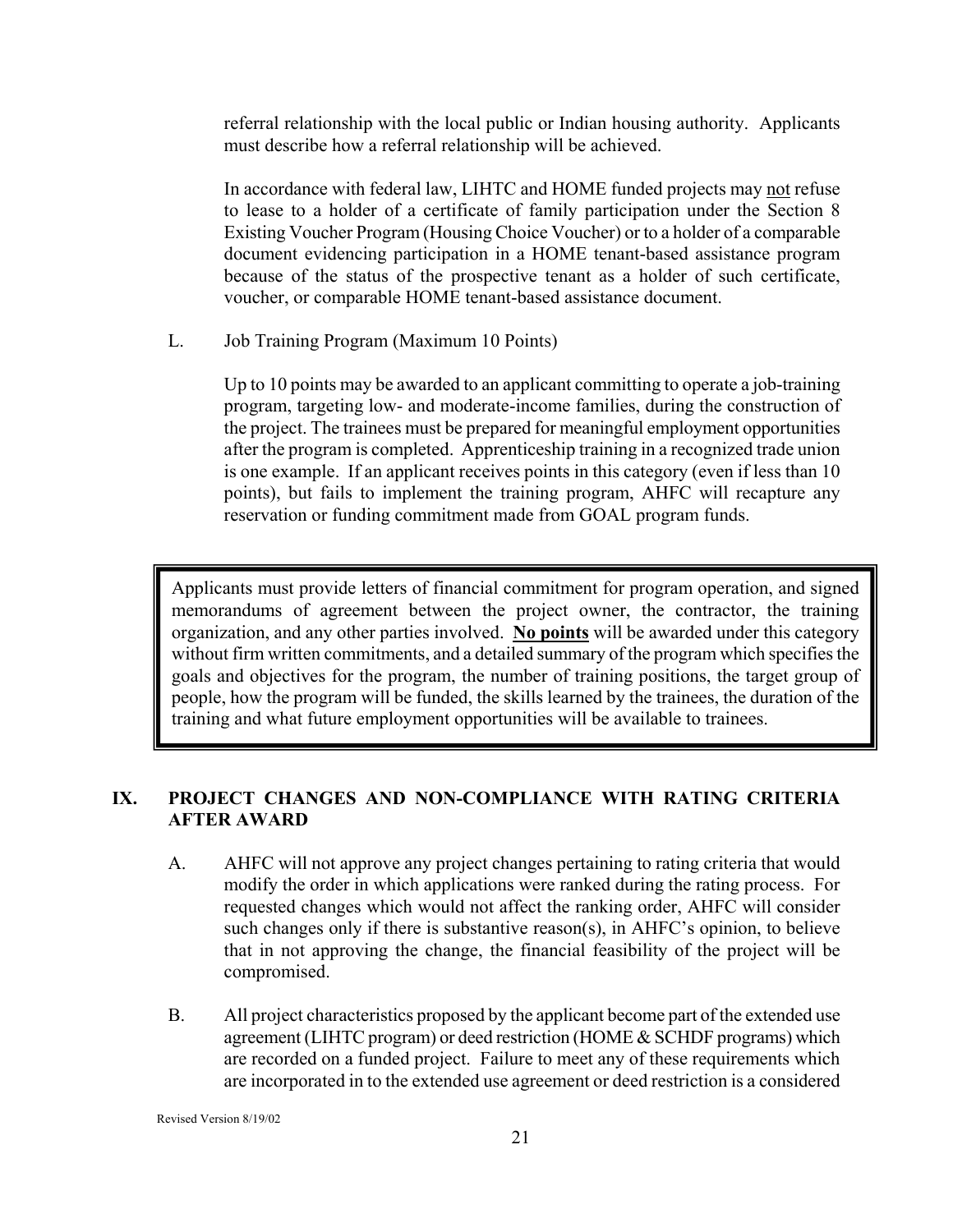a violation of this award plan (Qualified Allocation Plan for LIHTC). Such violations are considered reportable to the Internal Revenue Service (LIHTC program) as non-compliance, or in the case of HOME & SCHDF program funds (and not corrected in a timely manner), are events which may cause AHFC to demand repayment of the HOME and/or SCHDF program funds.

#### **X. RATING AND RANKING CRITERIA SUMMARY**

| <b>Evaluation Criteria</b>                                                                                                                                                                                                                                                                                                                                                                                    | Maximum Points |
|---------------------------------------------------------------------------------------------------------------------------------------------------------------------------------------------------------------------------------------------------------------------------------------------------------------------------------------------------------------------------------------------------------------|----------------|
| Project Serves The Lowest Income Tenants<br>A.                                                                                                                                                                                                                                                                                                                                                                | 20             |
| <b>B.</b><br>Extended Low-Income Project Use                                                                                                                                                                                                                                                                                                                                                                  | 10             |
| $\overline{\mathsf{C}}$ .<br>Community Revitalization Projects Located in a<br>Qualified Census Tract                                                                                                                                                                                                                                                                                                         | 5              |
| Supporting Development and Operation Data<br>D.                                                                                                                                                                                                                                                                                                                                                               | 35             |
| Ε.<br>Project Leveraging and "Matching" Contributions                                                                                                                                                                                                                                                                                                                                                         | 20             |
| F.<br>Applicant Characteristics                                                                                                                                                                                                                                                                                                                                                                               | 10             |
| Need for the Project in the Local Area<br>G.                                                                                                                                                                                                                                                                                                                                                                  | 20             |
| H.<br><b>Project Characteristics:</b><br>Number of equipped units for persons with disabilities (10)<br>1.<br>2.<br>Serving Special Needs Populations (15)<br>Availability of Larger Units for Households with Children (15)<br>3.<br>Tenant Ownership (5)<br>4.<br>Use of Existing Housing as Part of Community Revitalization<br>5.<br>Plan $(5)$<br>Size of Project (5)<br>6.<br>Project Design (10)<br>7. | 65             |
| Project Location<br>I.                                                                                                                                                                                                                                                                                                                                                                                        | 15             |
| Serving Areas Receiving Declarations of Disasters<br>J.                                                                                                                                                                                                                                                                                                                                                       | 10             |
| K.<br><b>Public Housing Waiting List Preference</b>                                                                                                                                                                                                                                                                                                                                                           | 4              |
| <b>Job Training Program</b><br>L.                                                                                                                                                                                                                                                                                                                                                                             | 10             |
| <b>TOTAL POINTS POSSIBLE</b>                                                                                                                                                                                                                                                                                                                                                                                  | 224            |

Projects that do not receive a minimum of one third (1/3) of the total possible points and at least 50% of the points available in criteria "D", based on the ranking by the review committee, will not be considered for funding under any of the programs covered by this rating and award plan. Points in the "Serving Areas Receiving Declarations of Disasters" category do not count towards the minimum threshold number of points. The projects may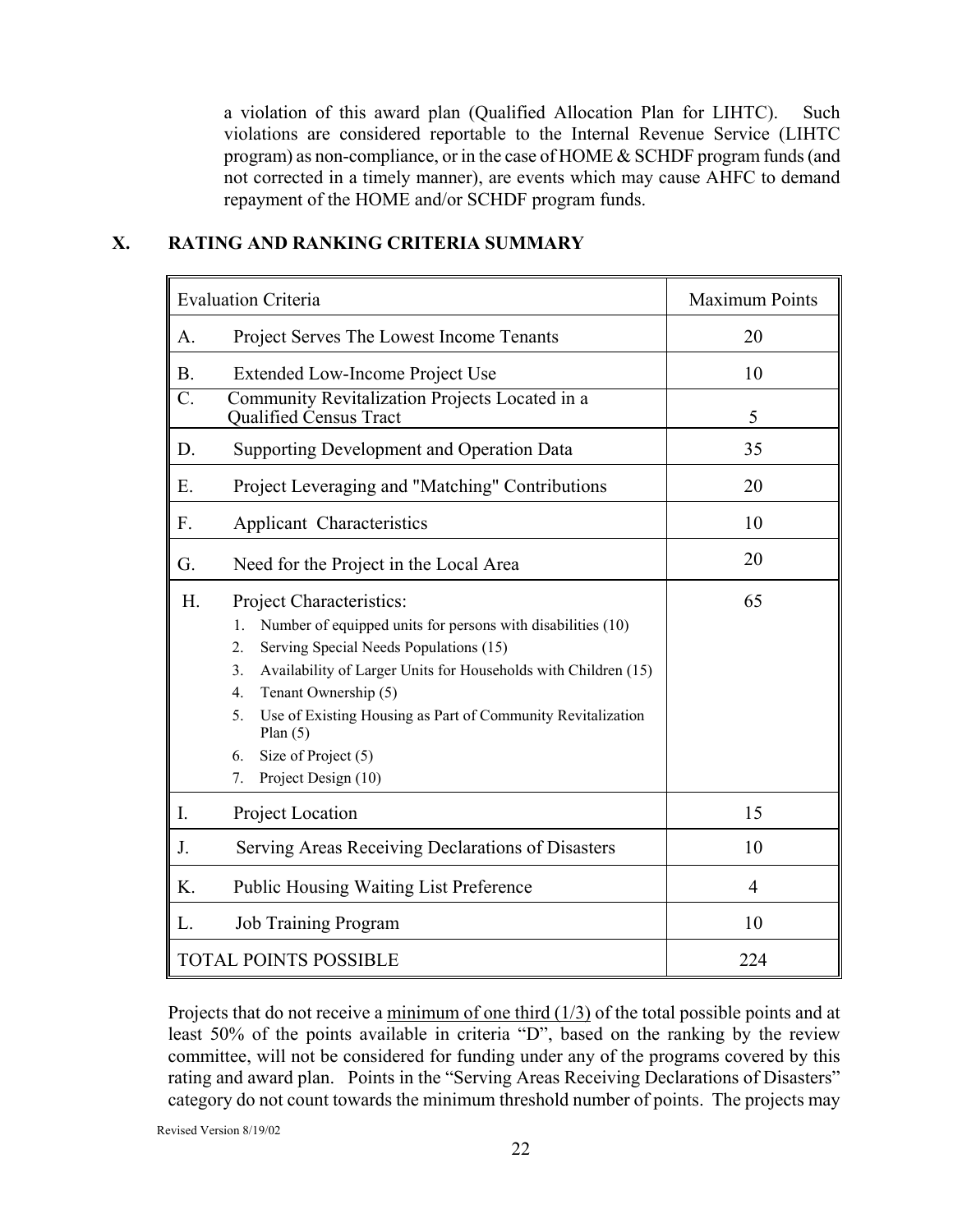be re-submitted for review in subsequent funding rounds.

#### **XI. PROJECT COST AND FUNDING LIMITATIONS**

The following cost limitations shall apply in determining a project's eligible basis, and the resulting amount of GOAL program funds that may be awarded. These cost limits shall not be exceeded unless substantive evidence, acceptable to AHFC, is supplied by the applicant to justify higher cost limitations.

A. Total Development Costs Limits (HUD 221(d)(3 and 4) Limits for Alaska):

The total development cost (total project cost minus cost of land) per unit must not exceed the HUD 221 (d)(3 and 4) mortgage limits by bedroom size unless substantive evidence (in AHFC's sole opinion) is presented to justify allowing an exception. Please consult the GOAL program guidelines for the most recent HUD 221 (d)(3 and 4) limits.

B. Developer/General Contractor Fees and Costs:

The maximum gross developer and contractor fee/overhead charged to the development may not exceed the amounts specified in the following table. Where an identity of interest exists between the developer, contractor, consultants or any other party to the development, the maximum developer and/or contractor fee may be further reduced to an amount determined to be appropriate by AHFC. Exceptions will be considered only if significant evidence is provided which suggests that the project is of a nature that warrants such higher fees.

| Development Type                                             | Maximum Gross Developer<br>Fee/Overhead* | Maximum Gross<br>Contractor Fee/<br>Overhead** | General<br>Requirements<br>$***$    |
|--------------------------------------------------------------|------------------------------------------|------------------------------------------------|-------------------------------------|
| New Construction                                             | 15%                                      | 10%                                            | 10%                                 |
| Acquisition with<br>Rehabilitation or<br>Rehabilitation Only | $15%$ of<br>Rehabilitation<br>Cost       | $10\%$ of<br>Rehabilitation<br>Cost            | $10\%$ of<br>Rehabilitation<br>Cost |
| <b>Acquisition Only</b><br>(HOME & SCHDF<br>Programs only)   | $5\%$ of<br>Acquisition<br>Cost          | $0\%$                                          | $0\%$                               |

\*The maximum fee/overhead must be calculated against the total development cost of the project, net any payments to the developer or related parties. \*\* The maximum fee/overhead and general requirements is calculated against total construction cost.

Please refer to the program policy and procedures guide for the definitions of general requirements, and builder/contractor profit and overhead.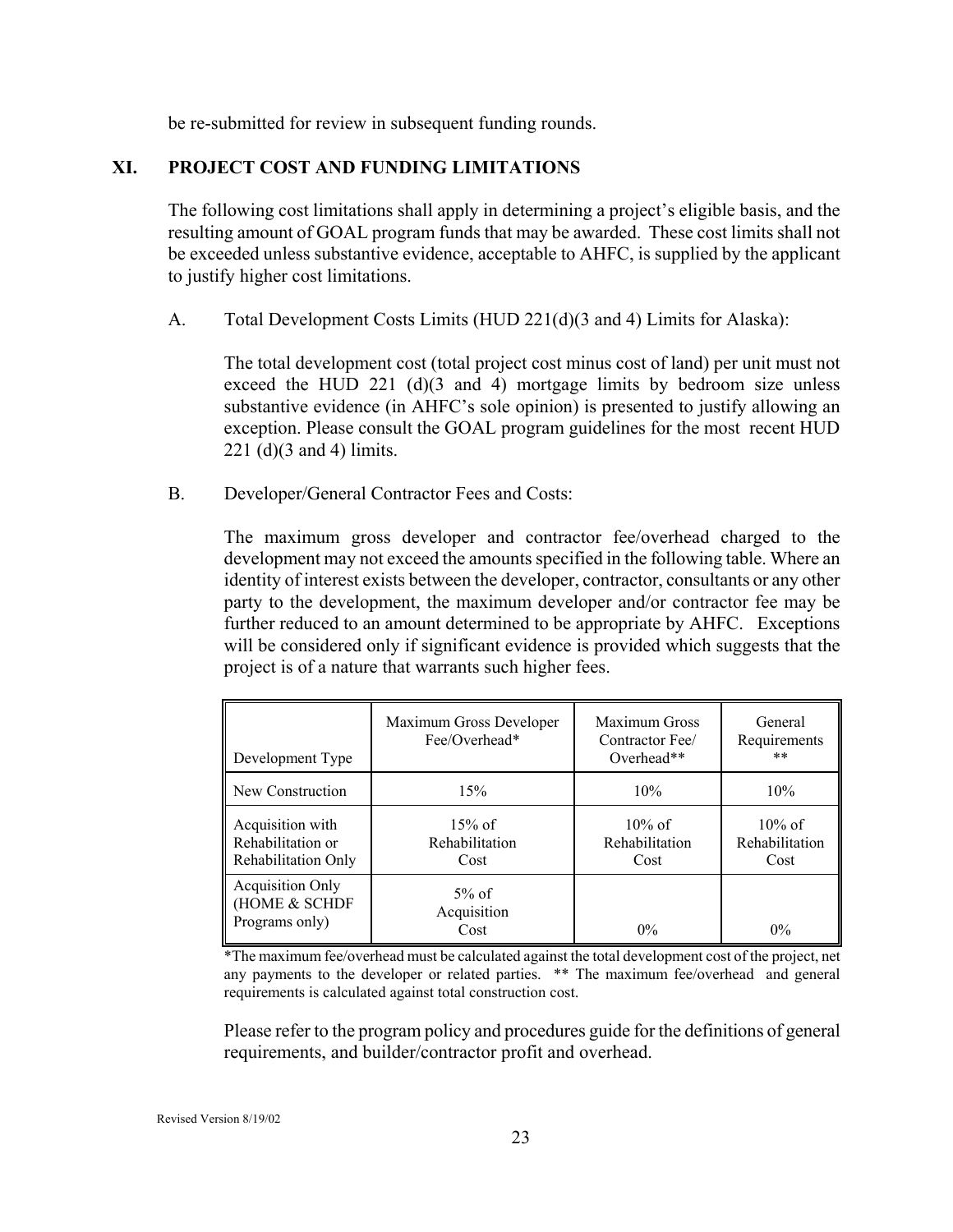C. Consultant Fees and Cost of Intermediaries

All payments made to consultants or other intermediaries who are performing tasks normally performed by a developer, are considered development overhead charges and must be included in the maximum 15% allowable for the developer fee and overhead.

D. Operating Reserves

Operating reserves that are funded with proceeds from the GOAL program are limited to an amount up to one year of the projects' total operating expenses, not including replacement reserves. This limitation may be waived at AHFC's discretion if it is considered to be in the best interests of the project or the GOAL program.

E. Replacement Reserves

 All projects funded with GOAL funds will be required to maintain a \$300 per unit/per year replacement reserves for capital expenses (roof repair, boiler replacement, etc.). The replacement reserve account must be jointly controlled by the project owner and AHFC or some other secondary lender. This requirement will be subordinate to any terms or conditions placed on loan or grant financing associated with the project.

F. HOME Rental Development Funds

 There is a limit of \$675,000 per project for HOME funds. To receive HOME rental development funds, a minimum of 40% of the residential rental units in the development must be set-aside for families at or below 50% of the median income, adjusted for family size.

G. Limitations on SCHDF Project Funding

 For grant requests over \$500,000, the underwriting analysis performed by AHFC for determining the recommended amount of senior housing grant funds will be based on analysis of the debt carrying capacity of the project. AHFC will use the underwriting criteria for its multi-family loan program to determine the potential amount of debt the project could support. Project income will be estimated by using the HUD established Fair Market Rent for the geographic location. The maximum SCHDF award will be the difference between the estimated debt capacity (loan amount) and total development costs*.* 

H. Minimum Rehabilitation Costs

Under the LIHTC program, there is a minimum rehabilitation cost. The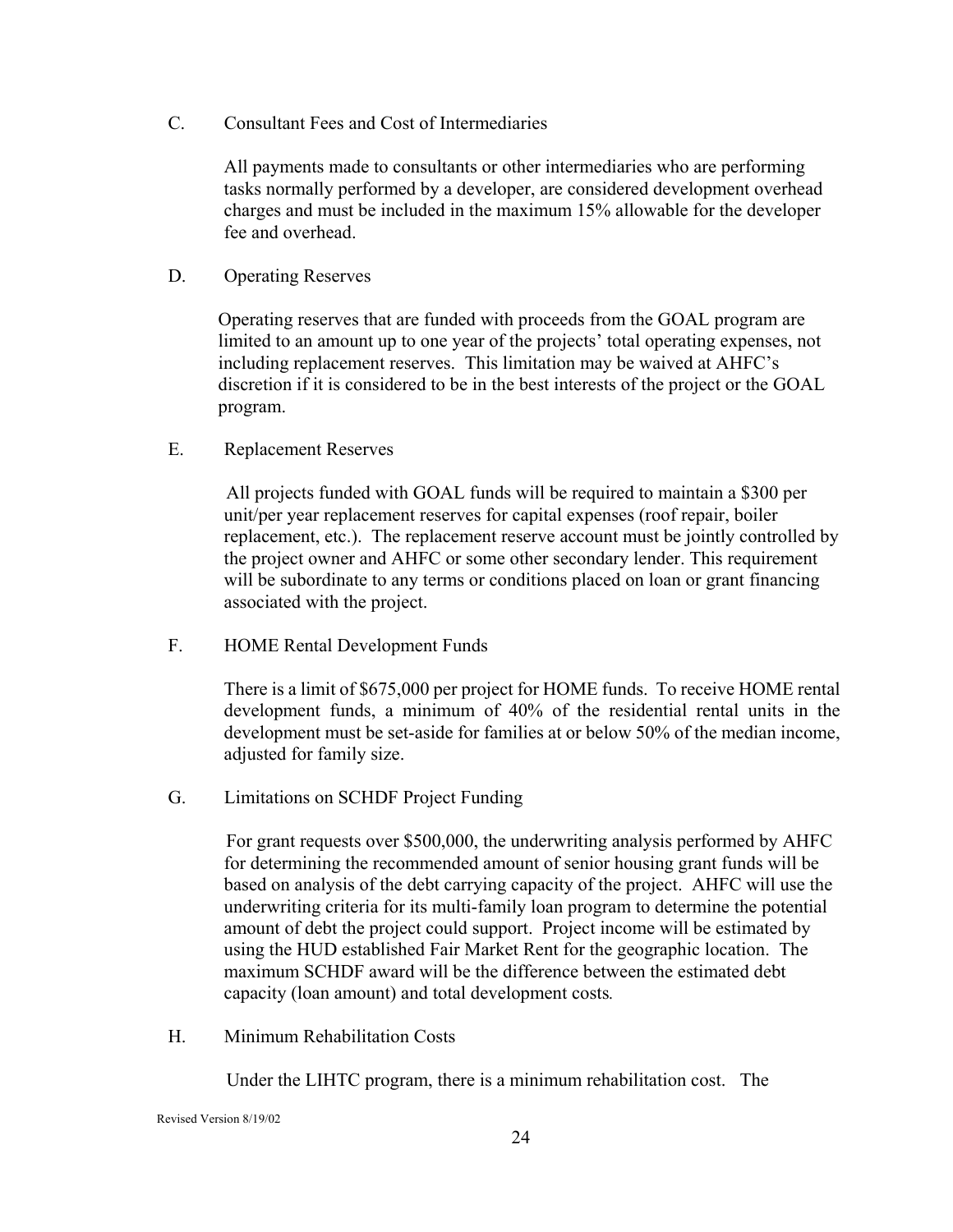rehabilitation costs must be the greater of \$6,000 per unit or 10% of the "adjusted basis" of the building and must consist of work items that are more than just cosmetic in nature.

I. Limit on LIHTC Allocations

The amount of credit that one project may receive is limited to an amount that produces tax credit proceeds up to 50% of the total development cost of the project. This limit applies at the time of application. If credit proceeds are increased as the result of a higher than estimated credit price, those extra proceeds are not bound by this limit.

Exceptions to this limit are:

- 1. If the project has more than 50% of the units targeted towards populations with special housing needs, as defined in this document.
- 2. If the project is 100% set-aside for seniors citizens households as defined under the U.S. Fair Housing Act or AHFC statutes and regulations.
- 3. If the project remains in compliance with the LIHTC program for 30 years and the owner waives the right of resale under Section 42 (h)(4)(II). In the case of projects intended for eventual tenant ownership, the period of affordability after year 15 will be maintained through a resale agreement after the exercising the tenant's first right of refusal to acquire a unit under Section  $42(i)(7)$ .

#### **XII. ALLOCATION OF TAX CREDITS TO PROJECTS FINANCED WITH TAX-EXEMPT BONDS EXCEEDING 50% OF TOTAL PROJECT COSTS**

Applicants may apply to AHFC for LIHTCs that are obtained automatically with the use of tax-exempt bond financing on a project. To be eligible for these "non-competitive" credits, more than 50% of the project costs must be financed with bonds that are exempt from taxes under the IRS Code (tax-exempt bond issue). The bonds must be issued subject to Alaska's private activity bond volume cap. Additionally, the project must be considered eligible for LIHTCs under Alaska's Qualified Allocation Plan (Rating and Award Criteria), including the minimum threshold requirements and points criteria.

All requirements of the competitive tax credit program pertain to the non-competitive program, including all application, processing and monitoring fees and the requirements regarding feasibility and viability.

#### **XIII. COMPLIANCE MONITORING FOR SCHDF AND HOME**

The SCHDF and HOME program have separate monitoring requirements that are not required under IRS statutes to be incorporated into this allocation plan. The compliance requirements for these programs are detailed in the policy and procedures manual for the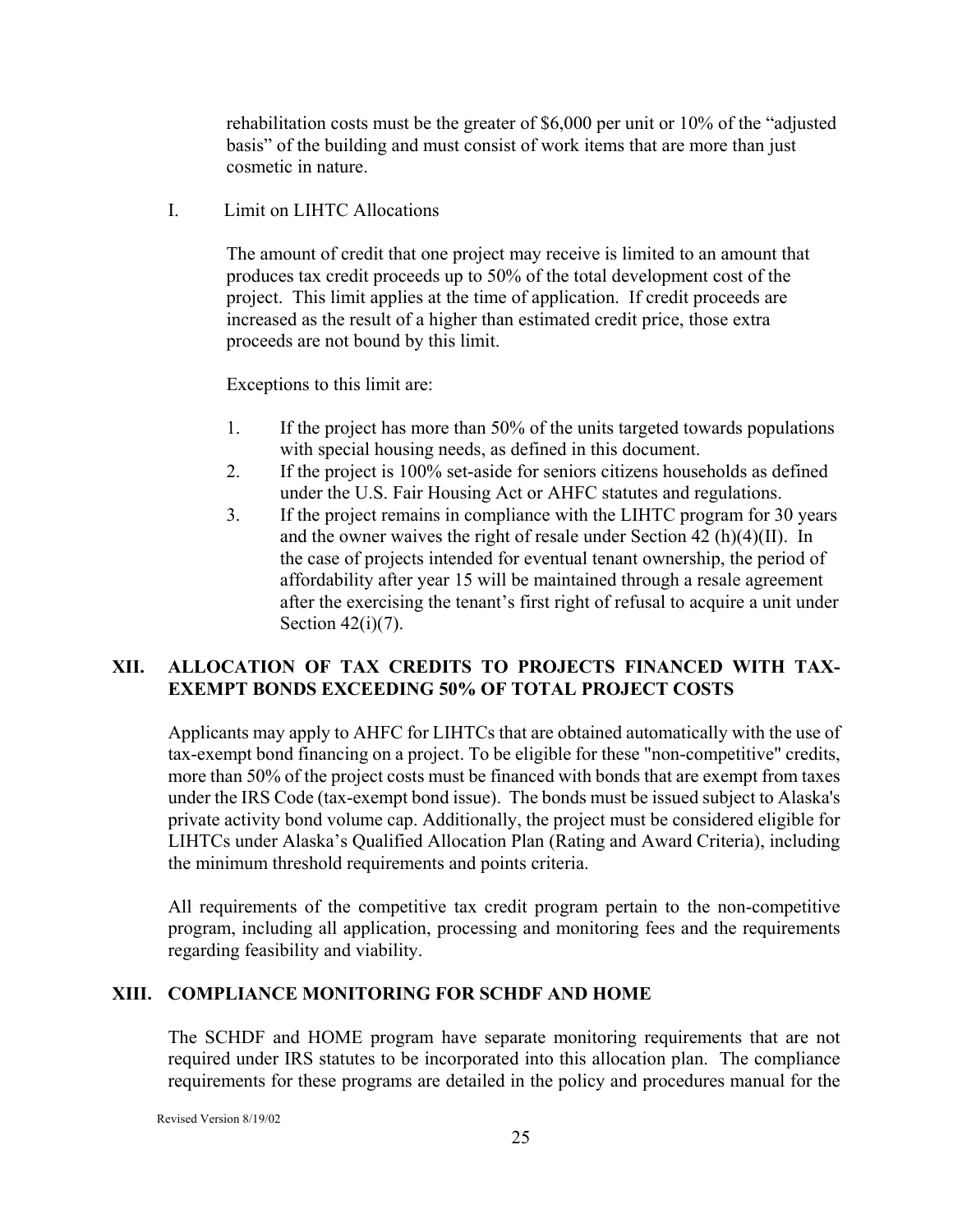GOAL program and in a compliance manual available from AHFC.

#### **XIV. COMPLIANCE MONITORING PLAN FOR LIHTC PROJECTS**

(a)(1)(A) **Monitoring Authority** - All projects -placed in service- since the 1986 enactment of the Low-Income Housing Tax Credit Program, are subject to monitoring for compliance with the rules and regulations of 26 U.S.C. Section 42.

(B) Compliance monitoring of all tax credit projects will be conducted by the Alaska Housing Finance Corporation (the Corporation), in accordance with the procedures outlined below. The Corporation's obligation to monitor for compliance with the requirements of Section 42 does not make the Corporation liable for an owner's noncompliance.

(C) The areas to be reviewed for compliance shall include, but are not limited to:

- i. Tenant income qualifications, calculations and appropriate supporting documentation.
- ii. Gross rent payments and any components of the gross rent figure (including utility allowances.
- iii. The project rental history of the low-income and market rate units.
- iv. Certifications made by the Owner during the application process regarding project design and other building characteristics (e.g. accessibility for people with disabilities, use of non-residential space, etc.) that are part of the restrictive covenant recorded on the property.
- vi. The annual amount of eligible basis, the applicable fraction claimed for the property and compliance with habitability standards.
- vii. Affirmative marketing efforts
- viii. Fair housing compliance
- ix. Occupancy rules contained in Section 42
- x. Building code violation reports

(b)(1) **Record Keeping** - The owner of a project receiving a credit allocation shall maintain project records (A - M, below) for six years past the due date (with extensions) for filing the federal income tax return for that year. **The records for the first year of the credit period must be retained for at least six years beyond the due date (with extensions) for filing the federal income tax return for the last year of the compliance period of the building.**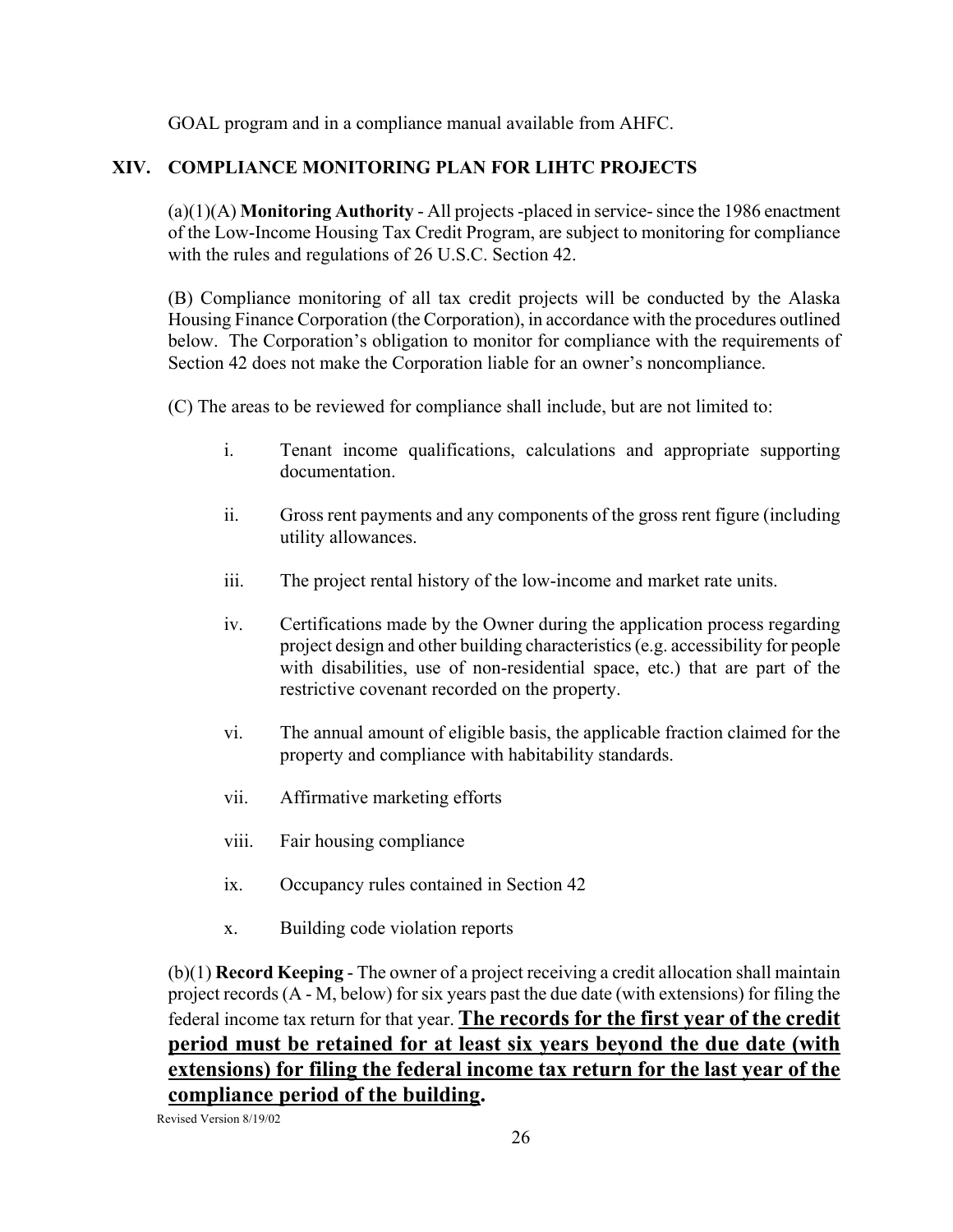The records must include, but are not limited to, the following:

- (A) the total number of residential rental units in the project (including the number of bedrooms and square footage of each residential rental unit);
- (B) the percentage of residential rental units in the building that are low-income units;
- (C) the rent charged on each unit in the project, including the utility allowance amount used and the method of calculation;
- (D) the project rental history of the low-income units and information that shows when and to whom the next available units were rented;
- (E) annual income certifications for each low-income tenant and sufficient documentation to prove that annual income was calculated in a manner consistent with the requirements of Section 8 of the U.S. Housing Act of 1937;
- $(F)$  the character and use of the non-residential portion of the building(s) within the project (common areas, etc.) if included in eligible basis;
- (G) the number of occupants in each low-income unit;
- (H) the eligible basis and qualified basis of the building at the end of the first year of the credit period; and if in the following years the project has received additional federal funds reducing the eligible basis of the building(s);
- (I) evidence that supports any of the project characteristics the Owner may have certified to, in his/her application for tax credits, to receive points in the ranking process;
- (J) evidence supporting that the project Affirmative Marketing efforts are on going and directed towards the correct tenant population;
- (K) evidence supporting that the project complies with the Fair Housing Act and does not discriminate in the provision of housing;
- (L) evidence that the project has in place procedures to ensure compliance with the occupancy rules regarding full time students under the LIHTC program; and
- (M) documentation detailing all building code violations and corrections noted within the prior 12-month period of time.

*(2)* **Corporation Record Retention** - The Corporation must retain the records and certifications used to review the projects for compliance, for three years after the end of the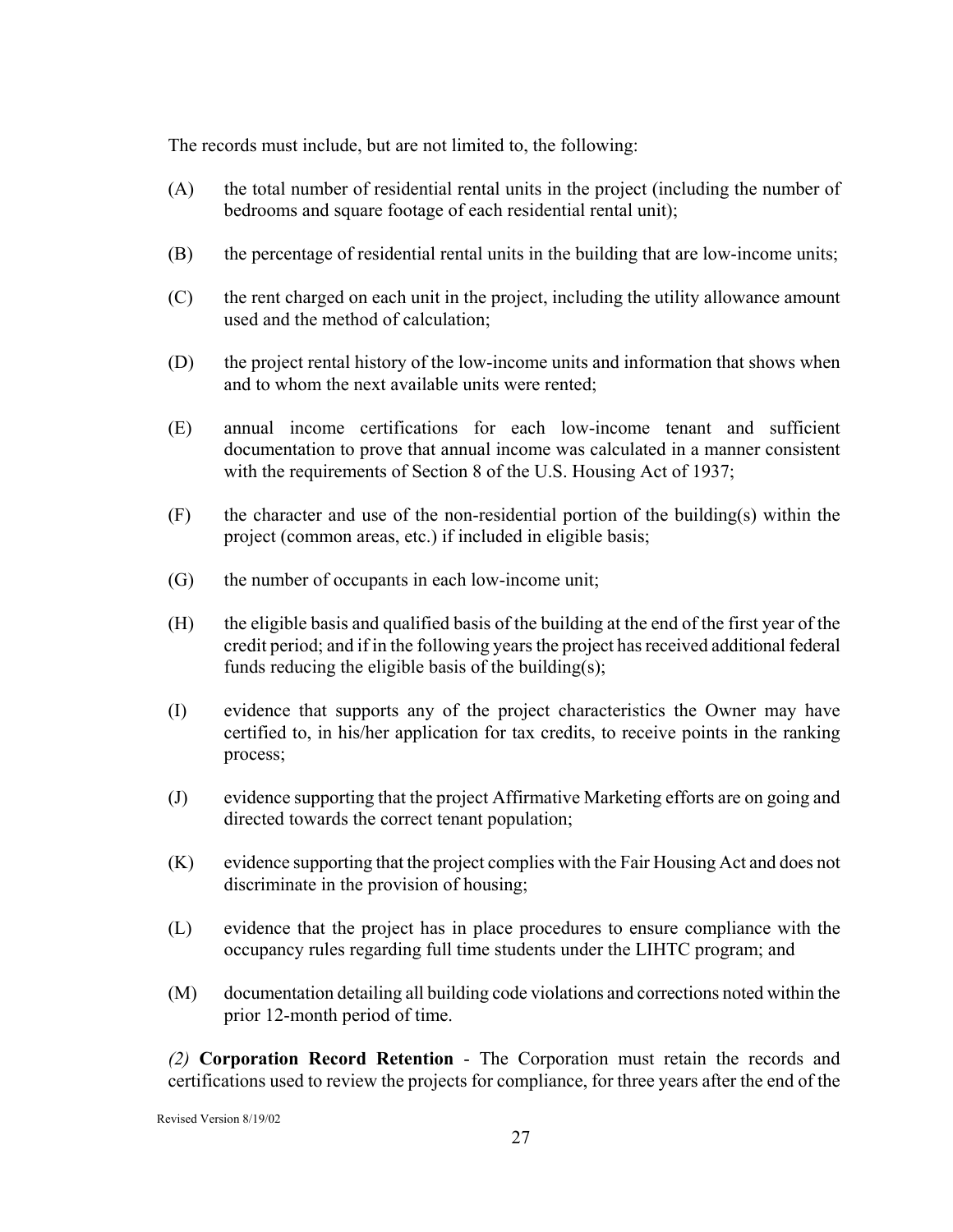calendar year in which it receives them. If non-compliance is found, records and certifications related to that specific compliance review must be retained for 6 years beyond the filing of the IRS Form 8823.

(c)(1)(A) **Monitoring Review Procedures** - Upon request from the Corporation, the owner of the subject project shall submit project information required by the Corporation to complete a monitoring review. The required information is detailed in section (b)(1)(A-M), above. After receipt of the information described in section (b)(1)(A-M), the Corporation will review the documentation for compliance with 26 U.S.C. Section 42. The Corporation shall notify the owner within 15 working days of the completion of the review, as to the result of the initial review. If additional information is required by the Corporation to complete its review, the owner shall respond within 10 working days. A \$25 per day late fee will be assessed on owners who do not submit the requested compliance information within the deadlines established by the Corporation. Failure to respond will be considered noncompliance with program criteria and will be reported to the IRS.

(B) Monitoring Review Schedule – In the first year of the credit period, 100% of the tenant files and 20% of all units in the project will be reviewed during an on-site visit. Every third year, 20% of all units in the project will be reviewed during an on-site visit. Annually, a compliance documentation review will take place. The following items will be submitted to the Internal Audit department for review:

- i. Owners Certificate of Compliance
- ii. Project History or Unit status Report
- iii. Rent Roll
- iv. Utility Allowances
- v. Affirmative Marketing Plan
- vi. Building Violation Reports
- vii. LIHTC Allocation Certificates (IRS Forms 8586, 8609, and 8609A)
- viii. Student Household Statement

AHFC reserves the right to visit any project on an annual basis if the prior year's performance was determined to be less than satisfactory.

(C) Inspections - The Corporation has the right to perform audits which may include site inspections on any tax credit project during the full term of the agreed-upon compliance period or eighteen (18) years, whichever is greater. The compliance period is established in an extended-use agreement, which is recorded as a restrictive covenant when the project is placed in service. The focus of the inspection(s) will include, but not be limited to, those items referred to in  $(a)(1)(C)$  and  $(b)(1)(A-M)$ , above.

- i. For New Buildings physical inspections will be conducted on at least 20% of the property's LIHTC-eligible units.
- ii. For Existing Buildings physical inspections will be conducted on at least 20% of the property's LIHTC-eligible units every three years.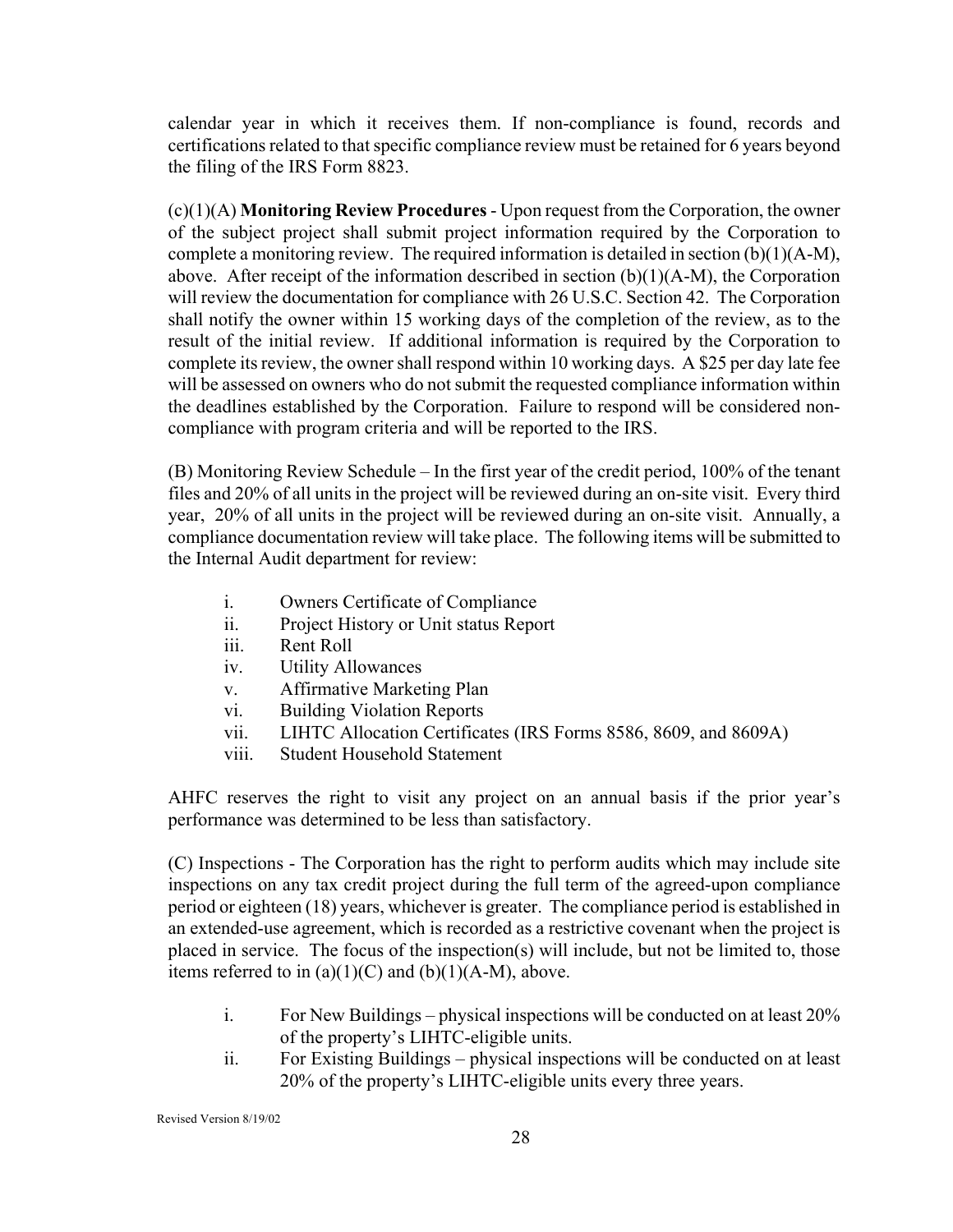(D) Required Certifications - In addition to the required information referred to in subsection (b)(1)(A-M) above, owners of tax credit projects shall submit annual certifications attesting to compliance with the requirements of Section 42, under penalty of perjury. The owner shall also certify that the residents of the low-income facilities were informed of the Corporation's right and intent to review tenant income certifications for compliance with Section 42 and the procedures of this section.

(E) Exceptions For Federally Subsidized Projects *-* Projects financed under USDA, Rural Development's Section 515 program (RD), or receiving rental assistance through HUD's Project Based Section 8 Program, may submit the same tenant income certification forms to the Corporation, as are required by the RD or HUD.

(d)(1)(A) **Calculating Family Income** - All families living in the designated low-income units of a building receiving tax credits must be income qualified. Owners of tax credit projects shall use the guidelines established by the U.S. Department of Housing and Urban Development (HUD) for the Section 8 Voucher program for calculating family income.

(e)(1)(A) **Notification of Non-Compliance** - If the Corporation does not receive the required certifications, is denied access to income certification forms, support documents, or rent records for any tenant family or unit, or finds general non-compliance with the requirements of Section 42, the owner will be immediately notified of the violation, in writing, and the time period for correcting it.

(B) Correction Periods - An owner shall have sixty (60) days from the date of the notice of non-compliance to correct the finding, except in the case of a missed certification where the cure period is 10 working days.

(C) IRS Notification - The Corporation will notify the Internal Revenue Service (IRS) of a finding of non-compliance within 45 days of the end of the correction period, regardless if the finding was corrected. The Corporation will also notify the IRS of instances of noncompliance that it becomes aware of that may have occurred prior to January 1, 1992.

(f)(1)(A) **Monitoring Fees** - An annual fee will be charged to all projects for compliance monitoring, except as otherwise noted in  $(f)(1)(C)$ . The monitoring fee shall be established by the Corporation and reviewed on a yearly basis to ensure it adequately covers the administrative cost of monitoring.

(B) The monitoring fee will be \$25 per tax credit unit up to a maximum of \$1,000 per project in the first year and every third year. In the other years the monitoring fee will be 50% of the original amount.

AHFC reserves the right to charge the full \$1,000 fee, or the actual cost to AHFC of conducting an annual audit for compliance, for those projects that continue to exhibit poor performance.